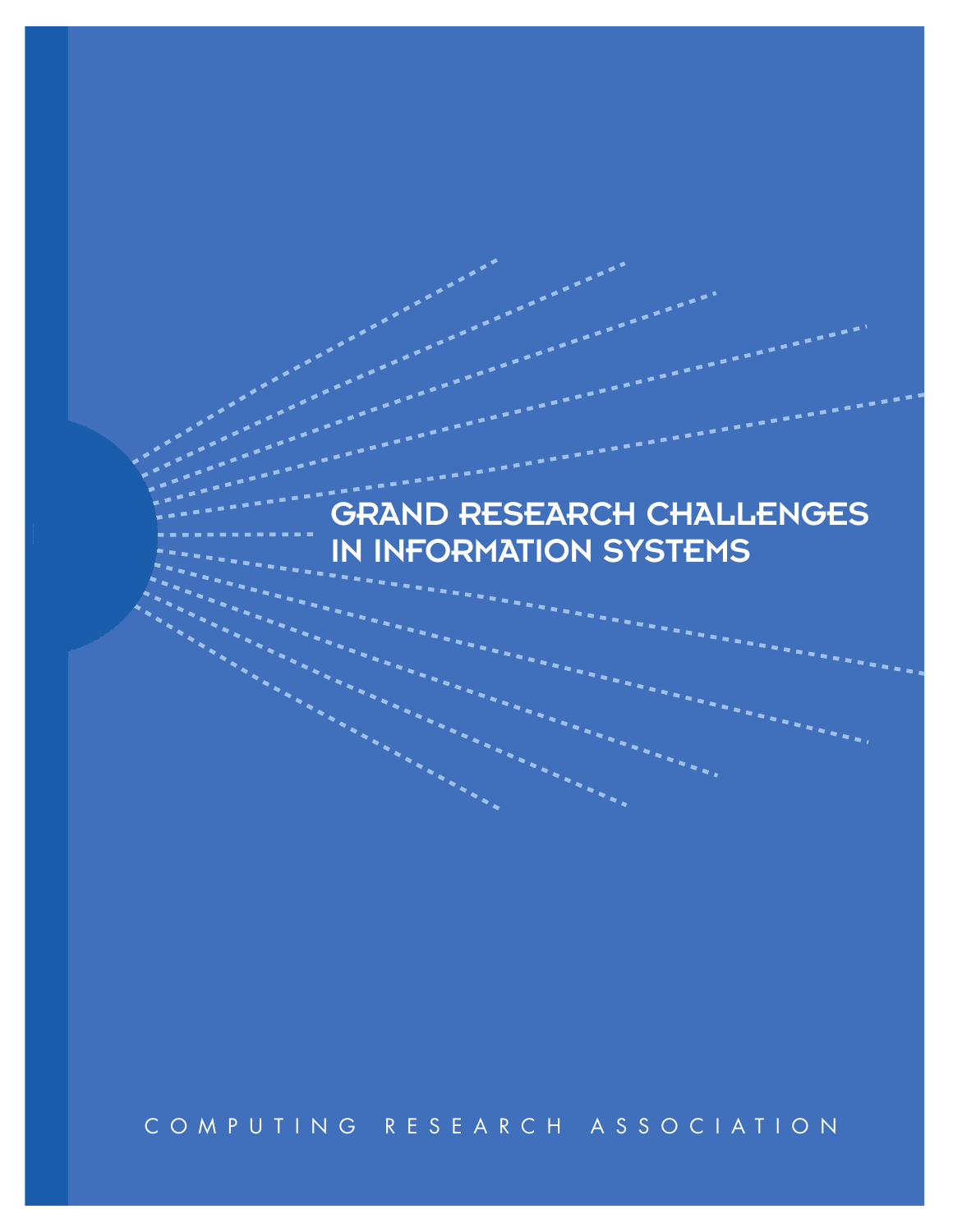# COMPUTING RESEARCH ASSOCIATION

*A Conference Series on Grand Research Challenges in Computer Science and Engineering*

#### **Report of the First Conference – Information Systems**

As we begin the 21st century, it is appropriate for the research community to consider the research challenges that exist on many fronts and to clarify our priorities. With the leadership of the Computing Research Association, we have inaugurated a series of Grand Research Challenges conferences to explore priorities for information technology research. This report documents the conclusions from the first conference.

The focus of this meeting was information systems. Software and hardware link physical entities and people into networks that could not have been created just a few decades ago. We are still struggling to understand the implications of these changes and to realize their potential.

Leading computer science and engineering researchers came together in June 2002 at Airlie House in Virginia to discuss and debate the systems research challenges of the future. As participants in the technological change that is reshaping our age, we are excited by both the vitality of the intellectual community that is driving progress in information systems and the pace of discovery that has resulted. This conference represented an attempt to gain a larger perspective on our efforts, to suggest directions in which our energies and talents can be used for the betterment of society, and to underscore the long-term technological issues that must be resolved for us to be successful.

*— Anita Jones, Chair of the Organizing Committee*

#### ACKNOWLEDGMENTS:

Funding for this conference was provided by National Science Foundation Grant No. 0137943.

We gratefully acknowledge the assistance of Mr. Charlie Feigenoff in the preparation of this report.

Copyright 2003 by the Computing Research Association. Permission is granted to reproduce the contents provided that such reproduction is not for profit and credit is given to the source.

To request additional copies, send an e-mail to: info@cra.org or call 202-234-2111.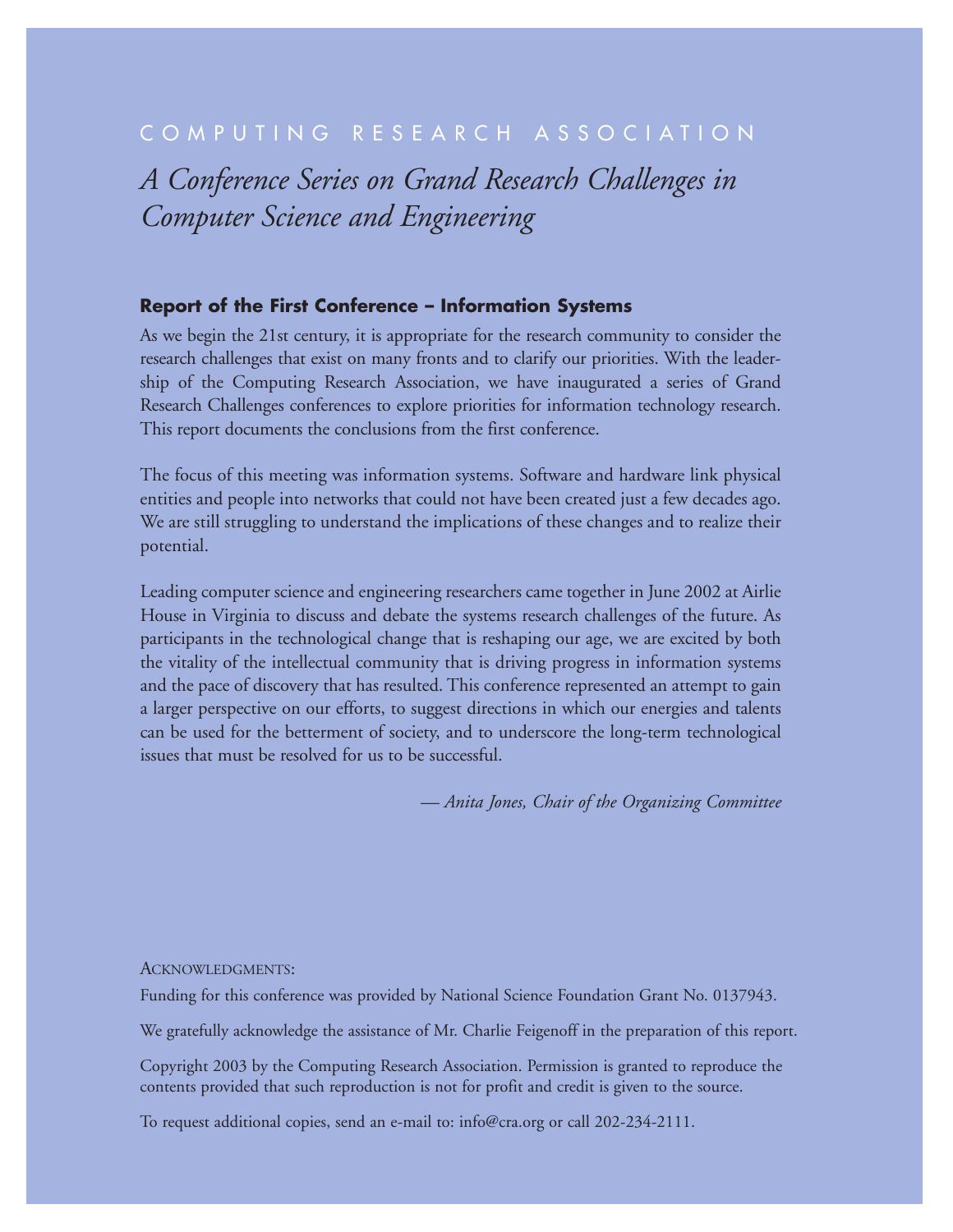# TABLE OF CONTENTS

| <b>GRAND CHALLENGE 1.</b>                                                                                         |
|-------------------------------------------------------------------------------------------------------------------|
| <b>GRAND CHALLENGE 2.</b>                                                                                         |
| <b>GRAND CHALLENGE 3.</b>                                                                                         |
| <b>GRAND CHALLENGE 4.</b>                                                                                         |
| <b>GRAND CHALLENGE 5.</b>                                                                                         |
| APPENDIX A.                                                                                                       |
| <b>INSIDE BACK COVER.</b><br>Report from the Front Lines of the Conference<br><b>Organizing Committee Members</b> |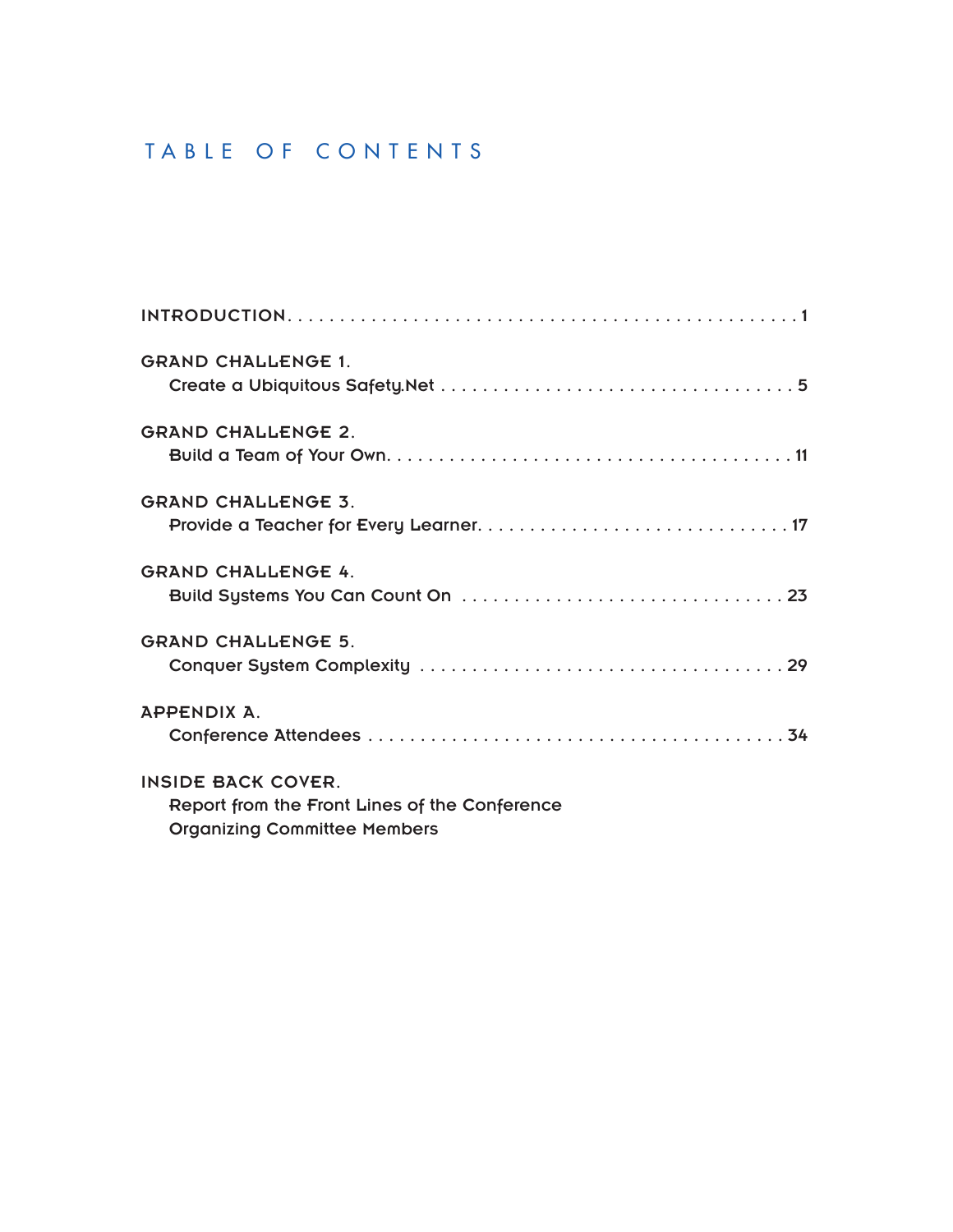

Information technology has amplified our intellectual and physical abilities more than any-<br>thing since the development of the written word. Engineering marvels such as the Internet, thing since the development of the written word. Engineering marvels such as the Internet, the global positioning system, and the human genome project became possible only with advances in information technology. Today there are eight billion computers in the world. Most are embedded invisibly in products, making goods and services safer, more secure, flexible, and energy-efficient, and less expensive than ever before. The tremendous advances in productivity that we have witnessed in the past decade rest on this foundation.

By one estimate, we have seen a 1,000,000,000,000,000-fold decrease in the cost of computation in the last 100 years, that is, it is  $10^{15}$  times more cost-effective to work with a modern computer than a turn-of-the century mechanical tabulating machine. We are hard-pressed to think of change of comparable magnitude in human history.

Quantitative changes in performance and affordability have led to qualitative changes in applications of computing. The recent past has seen explosions in cellular telephony, digital photography, digital video, and electronic commerce as the costs of these computer-enabled applications decrease. Networking, in particular, has enabled new businesses and new ways to link people. We have already moved beyond

**In the future, we can expect our computational infrastructure to offer an even more impressive range of social and economic benefits as it grows to include billions of people worldwide.**

stand-alone computers or components to build large, integrated, distributed information systems that are in service to society.

In the future, we can expect our computational infrastructure to offer an even more impressive range of social and economic benefits as it grows to include billions of people worldwide. Information technologies have the potential to reduce energy consumption, provide improved health care at lower cost, enhance security, reduce pollution, enable further creation of worldwide communities, engender new business models, and contribute to the education of people anywhere in the world. These new benefits will be facilitated by geometric advances in semiconductor and magnetic storage, as well as in electronic and optical communications.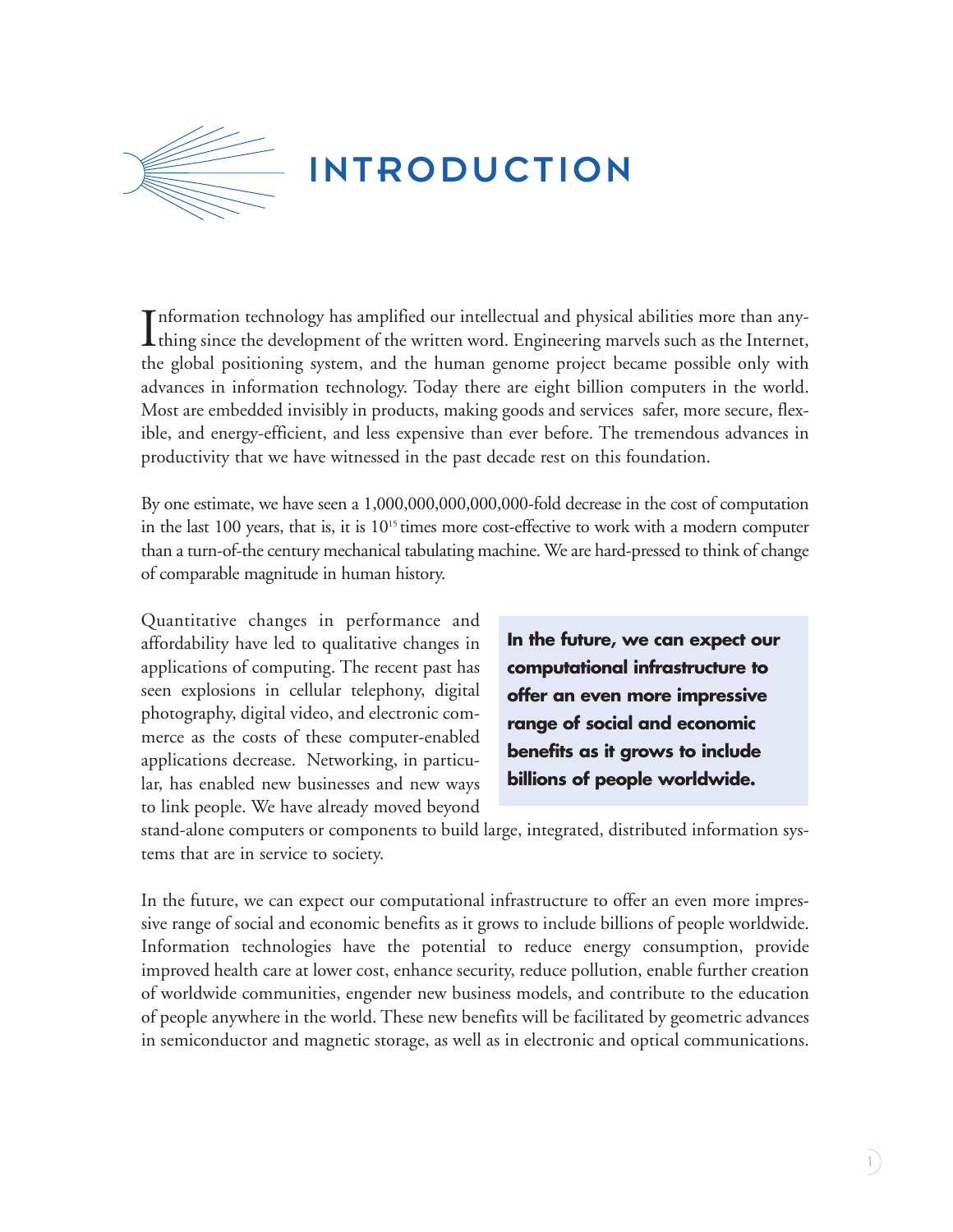# **Grand Research Challenges**

In June 2002, the Computing Research Association, with financial assistance from the National Science Foundation, convened a group of about 65 researchers from the public and private sectors. During a three-day conference these researchers discussed the specific and urgent research challenges related to building the systems of the future.

As a result of the discussions, participants selected five Grand Research Challenges that will provide a focus for more directed and more immediately relevant research. They are:

- **1. Create a Ubiquitous Safety.Net.** Providing a ubiquitous Safety.Net will save lives and minimize damage from disasters through timely prediction, prevention, mitigation, and response.
- **2. Build a Team of Your Own.** Building cognitive partnerships of human beings with software agents and robots will enhance individual productivity and effectiveness.
- **3. Provide a Teacher for Every Learner.** Tutoring each individual in a tailored, learner-centered format will enable people to more fully realize their potential.
- **4. Build Systems You Can Count On.** Assuring reliable and secure systems—from the regional electric grid to an individual's heart monitor—will allow us to rely on information technology with confidence.
- **5. Conquer System Complexity.** Building predictable and robust systems with billions of parts will enable broader and more powerful applications of information technology.

These challenges are deliberately monumental. Although these Grand Research Challenges incorporate problems that are already the focus of research, our challenges set goals that are broader than most typical research agendas and that move far beyond what has been demonstrated by today's research. In most cases, it is precisely the scale of the vision that makes it challenging. Each challenge will require at least a decade of concentrated research in order to make substantive progress. Each is deserving of considerable investment by government and private funders because each challenge, if successfully met, will materially advance the capabilities and the civilized conduct of society.

Participants decided that there are advantages to a framework for systems research that emphasizes full-system solutions to daunting problems. Aspiring to build full systems will drive progress in the field at a more rapid rate than otherwise. Common investment and shared vision will encourage the development of a consistent set of standards that will lead to a more efficient technical and societal integration of new technologies.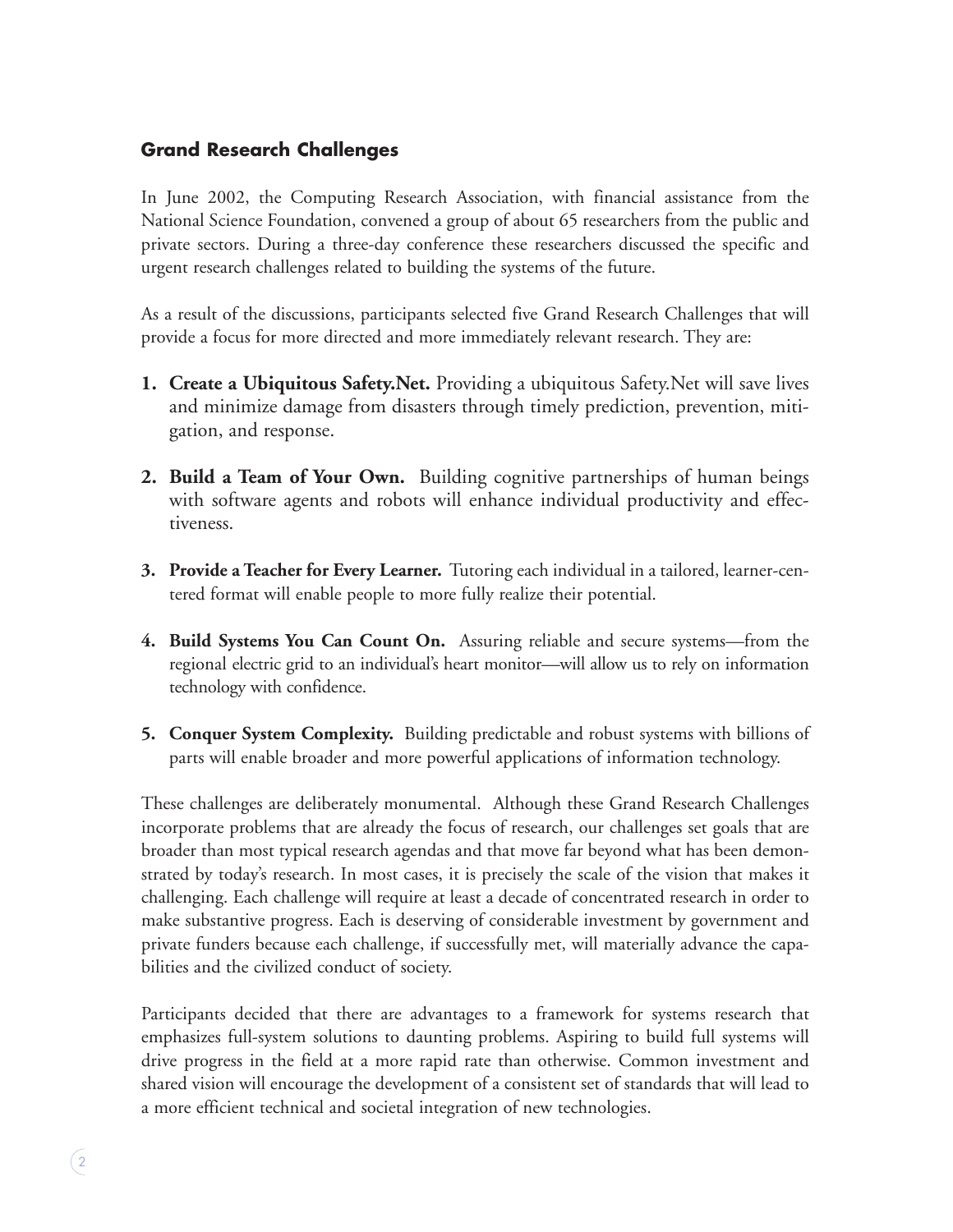Rather than propose a single Grand Research Challenge, we propose an interrelated set of challenges. This approach has enabled us to identify a set of deep technical problems that apply to several of the Grand Research Challenges. Solving similar problems in different application contexts will encourage solutions that are far-reaching and durable. Our economy will benefit from the useful innovation that results from a more unified approach.

It is worthwhile remembering that while individual components may be elegantly and effectively modeled by mathematics, complex systems that serve society are inherently messy. They must adapt to human habits and procedures, understand verbal and nonverbal cues, and present an interface that seems intuitive to human users, among other criteria. In other words, they must be efficient for human use, even if not computationally efficient. Accordingly, meeting our Grand Research Challenges requires the collaboration of experts from many fields, such as cognitive psychology, biomedical engineering, mathematics, and linguistics. We currently lack a powerful, generalizing framework that provides an overriding context for coordinating and motivating this needed research effort. We believe that our set of Grand Research Challenges provides such a framework.

In this document, we discuss each chosen Grand Research Challenge, revealing the rationale behind our choice and the series of component challenges that it encompasses. Each of the first three challenges directly addresses a fundamental societal issue. The fourth and fifth challenges are more technical in nature and address information system reliability and complexity in all their aspects.

# **Conclusion**

Meeting the challenges posed here will require us to dramatically extend the frontiers of knowledge in science and engineering. But they will also cause us to think more coherently about the proper role for business and government, the development of public/private partnerships, and the reconciliation of different priorities and points of view. Thus, they have the potential to serve as a focal point for discussion, helping decision-makers to craft coherent policies on such issues as intellectual property, privacy, and access to information in normal and emergency situations. Addressing such policy issues is essential if we are to realize the full promise that information systems can deliver.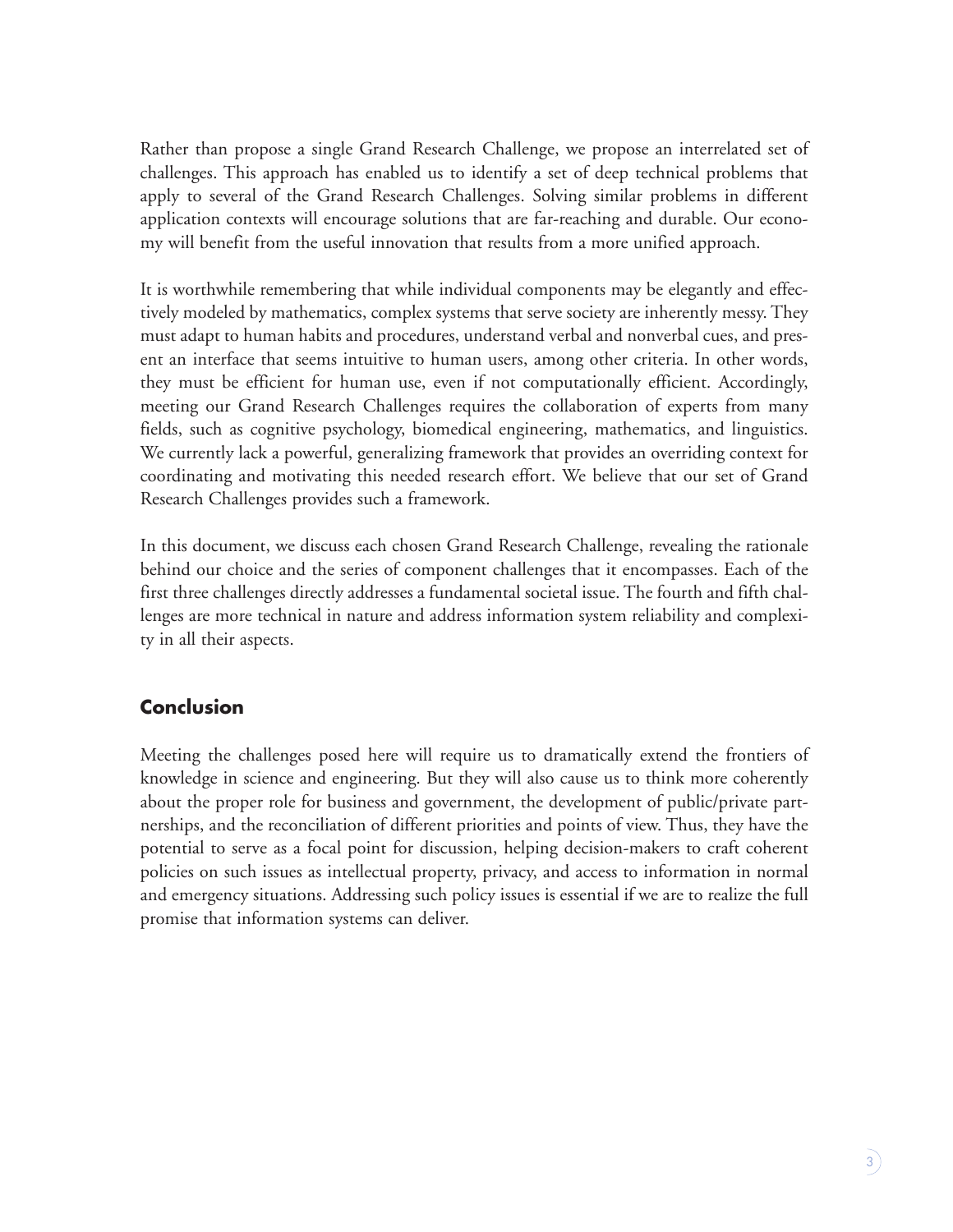

# Disaster Prediction, Prevention, Mitigation, and Response Through Ubiquitous Computing

## **Introduction**

Earthquakes and strokes. Terrorist attacks and deforestation. Bridge failures and floods.<br>
Disasters take many forms. They can devastate one person or one million. They can occur in the blink of an eye or over hundreds of years. They can involve manmade objects or natu-

ral forces. But no matter what their scale, ubiquitous computing networks that combine sensors and actuators with computing and communication technology hold the promise of preventing or at least mitigating the impact of disasters, improving the speed and quality of our response, and guiding recovery efforts. One of the grand challenges facing us as we move forward is to weave this ubiquitous safety net into our environment.

**The vital importance of creating such a safety net is cast in high relief by low-probability, highimpact events, whether they are natural disasters like earthquakes or manmade like terrorist attacks.**

The vital importance of creating such a safety net is cast in high relief by low-probability, highimpact events, whether they are natural disasters like earthquakes or manmade like terrorist attacks. After a disaster occurs, the incident command often needs 10 to 12 hours to access the hot zone adequately and to plan a coordinated, safe response. In effect, 25 percent of the first critical life-saving 48 hours is spent in preparation, trying to locate key information (such as building plans and street and utility maps) and necessary equipment, assembling experts, and examining and analyzing the site. Engineers and other specialists must determine the structural integrity of surviving buildings and check for hazardous gases or conditions. People must be evacuated, and mechanisms put in place to distribute information and directions to large groups of people including the press, victims' families, and arriving rescue teams.

Even after the basic facts are known and a plan is established, rescue and recovery operations proceed fitfully. Operational information is usually disseminated slowly and, in some cases, unevenly. Rescuers conduct technical searches and rescues with low-tech equipment, usually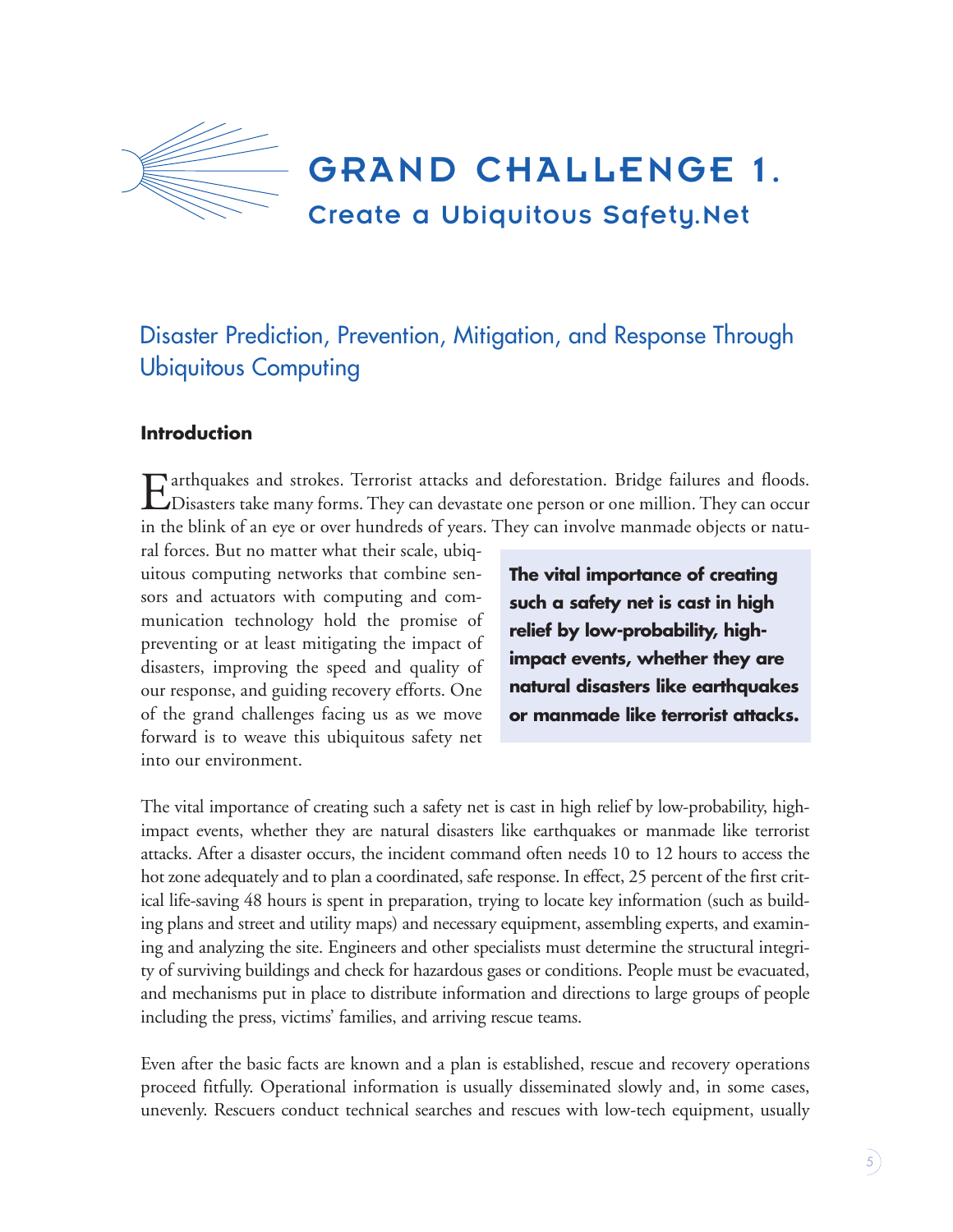drawing maps by hand to describe where they have been and reporting results by radio at the end of shifts. The lack of integrated weather information and accurate positioning data means that rescuers may fail to search areas of the hot zone or may expose themselves to toxic plumes.

To make matters worse, all members of the response team experience cognitive disability; stress, fatigue, and emotions reduce decision-making capabilities. Due to uncertainty about the environment, responders in the field must sometimes work inside personal protective equipment that is not only distracting and heavy, but may also limit their visibility and human performance.

The results of delay and inevitable error during the first hours of a disaster can be tragic. In the case of structural collapse, survivors deep within the structure may wait 4 to 10 hours before they can be removed and given medical care, and many die before they can be reached.

Ubiquitous computing systems could significantly alleviate these problems. The Grand Research Challenge is to create a ubiquitous Safety.Net. Linking ubiquitous networks of sensors and actuators with existing information systems would create a platform for performing data mining, fusion, and management. Such a system would improve both the quality of information available to planners and the speed with which they receive it. It would provide the intelligent assistance critical for decision-making, rapid planning, resource allocation, and incident command response. The result would be a revolutionary enhancement of the efficiency and effectiveness of the current 9-1-1 emergency response system.

# **Research Required by the Challenge**

Creation of a Safety.Net system is impeded by unsolved research problems in a number of areas. They can be grouped into four broad, interdependent categories:

- 1. Embedded multimodal sensor/actuator nodes
- 2. Systems architecture and communication services
- 3. Data fusion and analysis
- 4. Coordinated response

There is considerable overlap in this taxonomy, and there are direct linkages to research required by other Grand Research Challenges in the areas of complexity and augmented cognition.

#### **1. Embedded multimodal sensor/actuator nodes**

The key to creating an effective Safety.Net is up-close, highly capable in situ sensing and actuation, with the potential for dense deployment of such nodes. The sensing components must be multimodal, combining a wide range of physical, chemical, and biological inputs. Similarly, actuation may deploy smart materials or chemical neutralizing agents.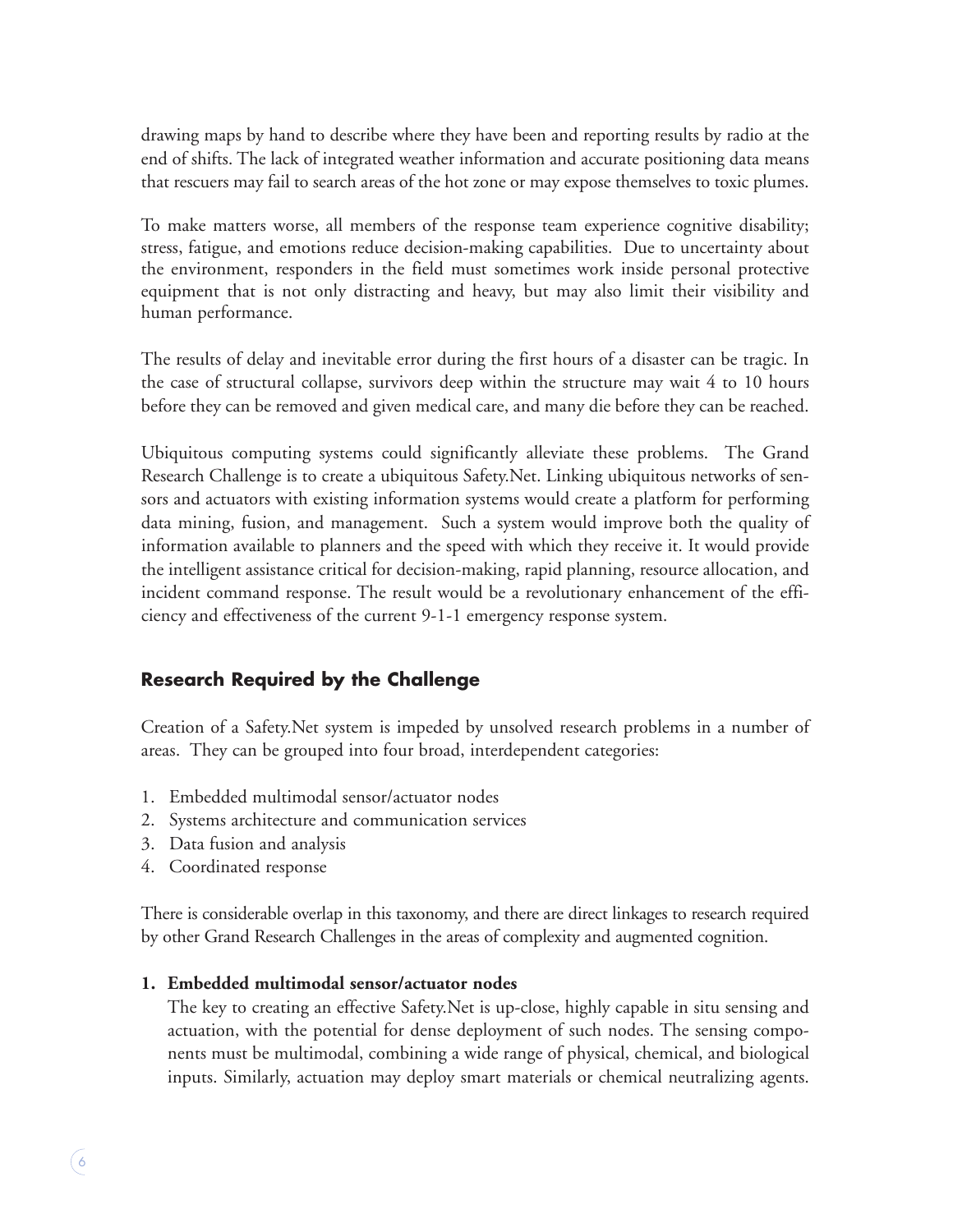In addition to sensing and actuation within physical structures such as buildings and roads, these systems must also integrate biocompatible devices that can operate in and on humans for medical assessment and delivery.

Dense in situ deployment will also determine the characteristics of these nodes. Where the number of measurement points within an area is very large, there will be a need for on-board processing of sensed data. The sensors and actuators will be part of a network that is established through on-board wireless devices, which in turn require local computing capability. A critical element in developing such nodes is minimizing their energy demand and developing a low-power energy source to meet that demand.

A great deal of the sensing/actuation infrastructure must be put in place prior to any emergency effort. Such an investment may be worthwhile because it could also be used to increase the efficiency of the everyday operation of an environment. For example, motion

detectors useful in emergencies may be used to create a more energy-efficient building. Ideally, these preexisting nodes could create a heterogeneous, evolvable, and long-lived infrastructure. During an emergency, they would be supplemented by rapid deployment of a variety of new and different nodes specialized for operation in a harsh, emergency environment. Some nodes will need

**In situ nodes and new ones, stationary and mobile, must be capable of rapid self-configuration and of maintaining coherence in a dynamic environment.**

to be mobile, collecting data opportunistically or explicitly when carried by people, aircraft, or robots. In situ nodes and new ones, stationary and mobile, must be capable of rapid selfconfiguration and of maintaining coherence in a dynamic environment.

#### **2. Systems architecture and communication services**

A primary research challenge is to create a purposeful system that connects and integrates highly capable nodes consisting of sensors, actuators, communication devices, power sources, and computers. The system must form a coherent, adaptive whole that processes the gathered data to produce useful information on a priority basis for a multitude of different users who have different objectives. The data should be combined synergistically to produce a rich set of system services. Redundant detections must be suppressed; complementary detections combined; and distributed patterns of interest, such as plume characterization, must be identified and characterized. With the development of highly accurate mapping and localization services, these system services can help map a geographic area and identify and locate victims, rescuers, resources, and hazards.

We need the ability to process data and derive information locally, as well as to deploy highly adaptive communication capabilities through which otherwise separate entities can share information through coordinated transmissions. While we know how to build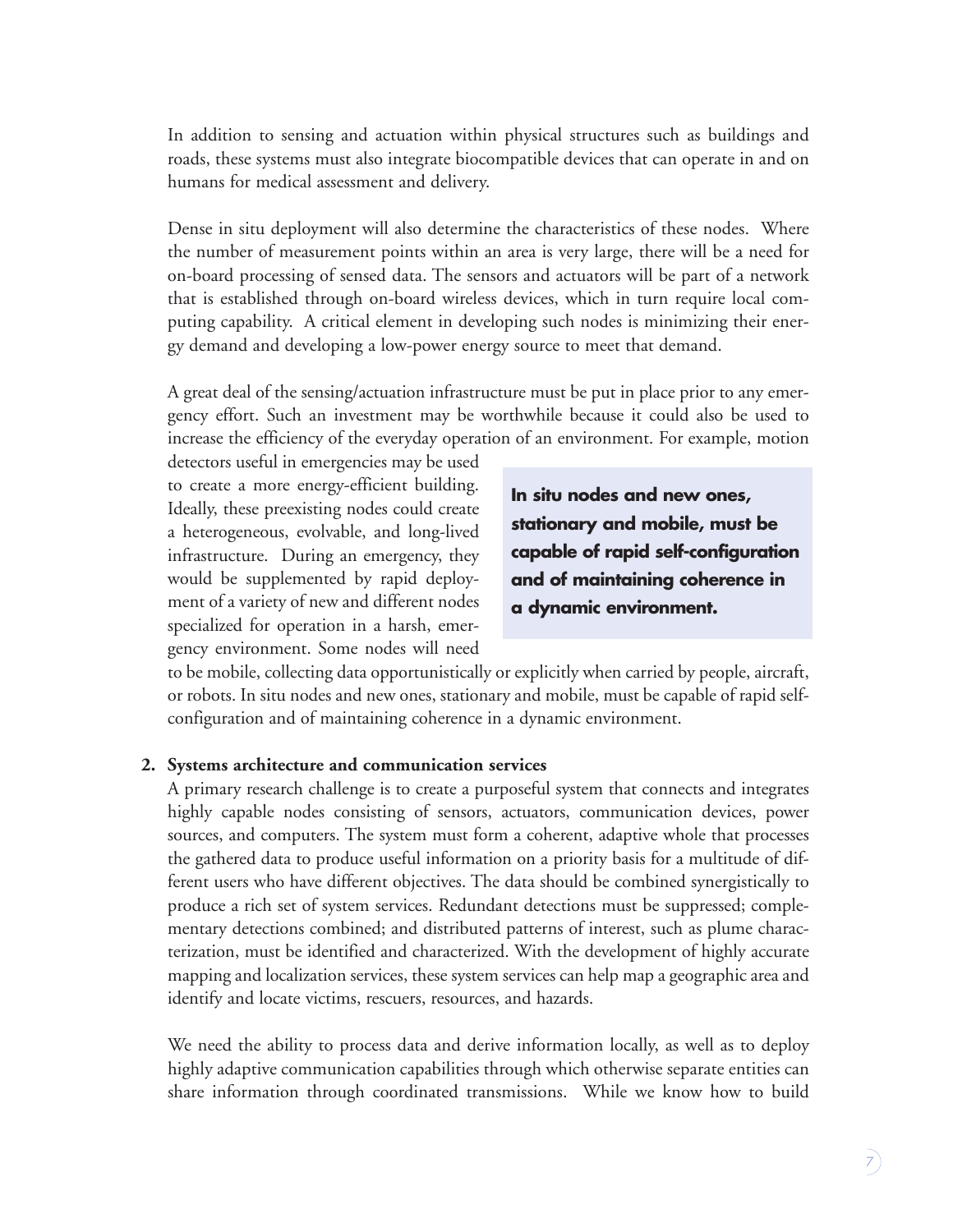large, complex communication systems such as the Internet, the systems described here require fundamental breakthroughs in order to operate under extreme conditions and constraints that may include structural failure, fire, and even intentional disruption.

The core research challenge is to develop an overall architecture, along with a variety of algorithms for distributed computation, secure networking, real-time systems, dynamic reconfiguration, and richly connected networks, while compensating for substantial node failure.

Another key ingredient involves resource mobilization and actuation in real-time. For example, Safety.Net communication services should support real-time video from robots and secure commands being sent to robots. Many other nodes in the system may also have actuators that can be controlled in a coordinated manner.

Finally, the system architecture must allow for application-specific optimization and for interoperation and independent evolution that comes from layered, modular structures. The configuration and the set of services required for each emergency will differ. A Safety.Net, by its very nature, exhibits tremendous complexity, and yet the resulting behavior must be predictable and trustable. Modeling the performance and complexity of such systems will be a significant challenge.

#### **3. Data fusion and analysis**

Processing data within and among nodes is just one element of Safety.Net. The ability to fuse related data from multiple sources to derive useful information is critical. The Safety.Net architecture must therefore enable large-scale collection, archiving, and processing of live streams of sensor data for on-line and off-line analyses, decision-making, and dissemination. Key technical challenges include the security of the infrastructure, privacy of individuals and related data, integrity and authenticity of data, and well-defined semantics for the behavior of the information infrastructure under different types of failures.

To facilitate higher-level inferences, there is also a need for application-specific data fusion in the presence of insufficient and error-prone data. The data-fusion process should include a risk analysis of confidence in the data and of making inferences from faulty and insufficient data. Analysis and interpretation of collected data in conjunction with information databases (that could often be out of date and/or have partial or incorrect information) are essential in enabling sound decision-making. Other essential components of the information architecture include novel data models, segmentation, and organizational methods for storing and mining collected sensor data in conjunction with existing databases.

#### **4. Coordinated response**

Above all, the Safety.Net system must serve the rescue workers. The incident command must be able to track personnel on the scene, as well as the logistical resources needed to coordinate a rescue. To accomplish this goal, the system must produce coherent and eas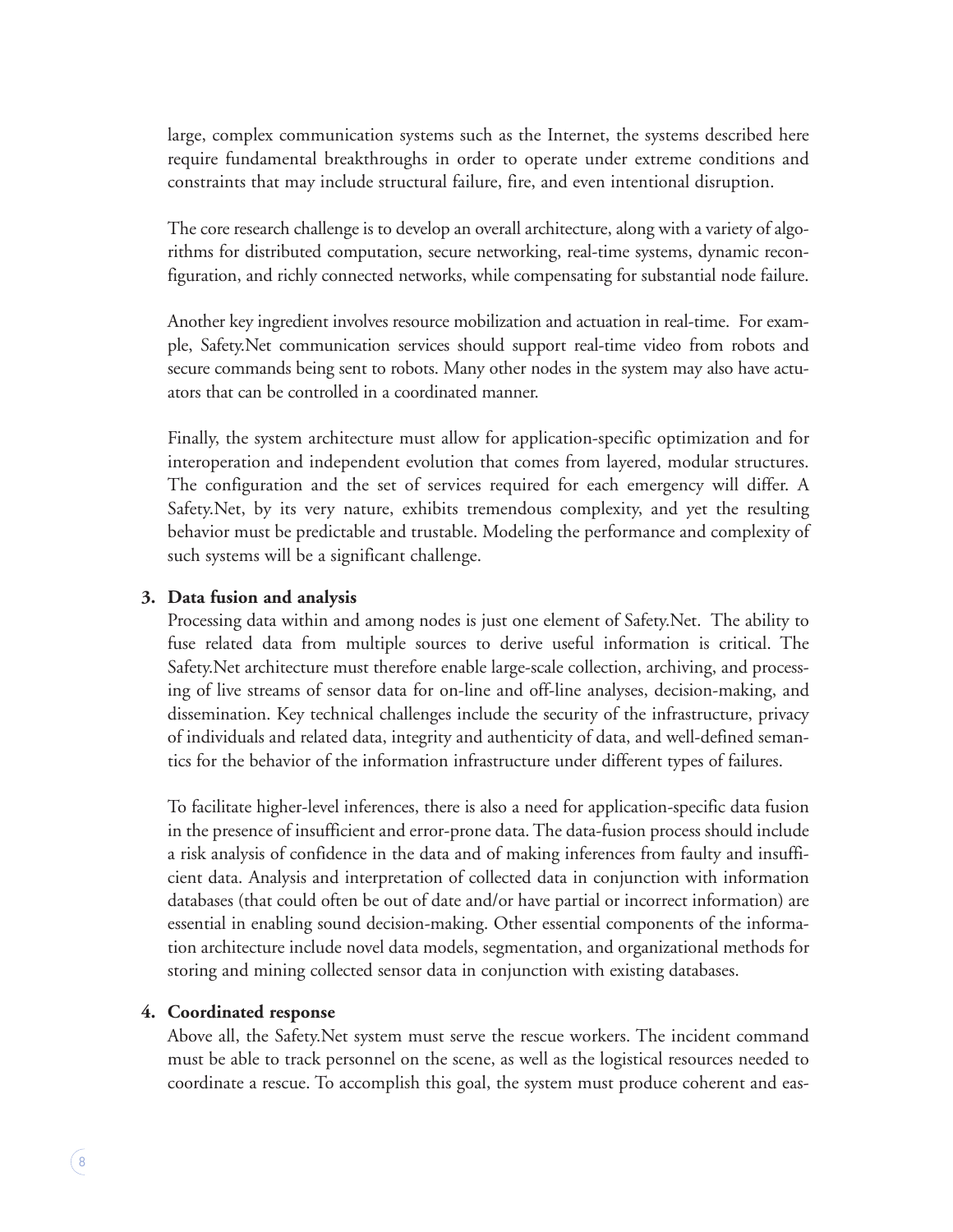ily understandable descriptions of the overall status of the environment and the systems and personnel within it, based on aggregate information from the sensor network as well as external data sources. Further, it must be able to do this in the presence of dynamic reconfiguration of devices—both in response to failures and on-demand reorganization–while maintaining near real-time interactivity. The system must also allow rescue personnel to reconfigure the states and locations of sensors, actuators, and mobile elements easily as they respond to the evolving emergency.

To address this set of issues, research must be conducted in developing context-appropriate accounts of the state of the environment, autonomous and semi-autonomous robotics, knowledge systems that are adaptable to unreliable and partial information, efficient algorithms for real-time analysis, and the larger distributed command and control of personnel and resources. These situations are themselves inherently complex, and the systems that will manage them will likewise be highly

**The large, complex, and real information system applications that are the heart of Safety.Net require more than technical solutions. They must be developed with sensitivity to social and cultural norms.**

complex. We must produce systems that can be trusted even in the face of this complexity. (The types of cognitive systems proposed in Grand Research Challenge 2 are relevant here.)

We must also make this information easily accessible to people who can use it. They will need to access and manipulate the system, use it to deploy resources and personnel, and do so quickly and with low cognitive overhead in a high-stress environment. For some rescuers, user interfaces must be multimodal, since they may be used in environments that are alternatively noisy or require hands-free interaction. Subsets of the information in the system must be made available to parties other than the rescuers themselves. These parties include victims and potential victims, the media, both on-site and off-site government officials, hospitals, and so on. This range of constituencies means that the systems must support tailorable presentation, adaptable to different needs, contexts, privacy situations, and languages. The core research areas include multimodal user interfaces, language translation, visualization, and security.

#### **Conclusion**

The large, complex, and real information system applications that are the heart of Safety.Net require more than technical solutions. They must be developed with sensitivity to social and cultural norms. For instance, Safety.Net raises the issue of individual privacy. A Safety.Net system designed to gather and process information in the environment could be considered an invasion of privacy. Appropriate safeguards, strict guidelines, and user education must be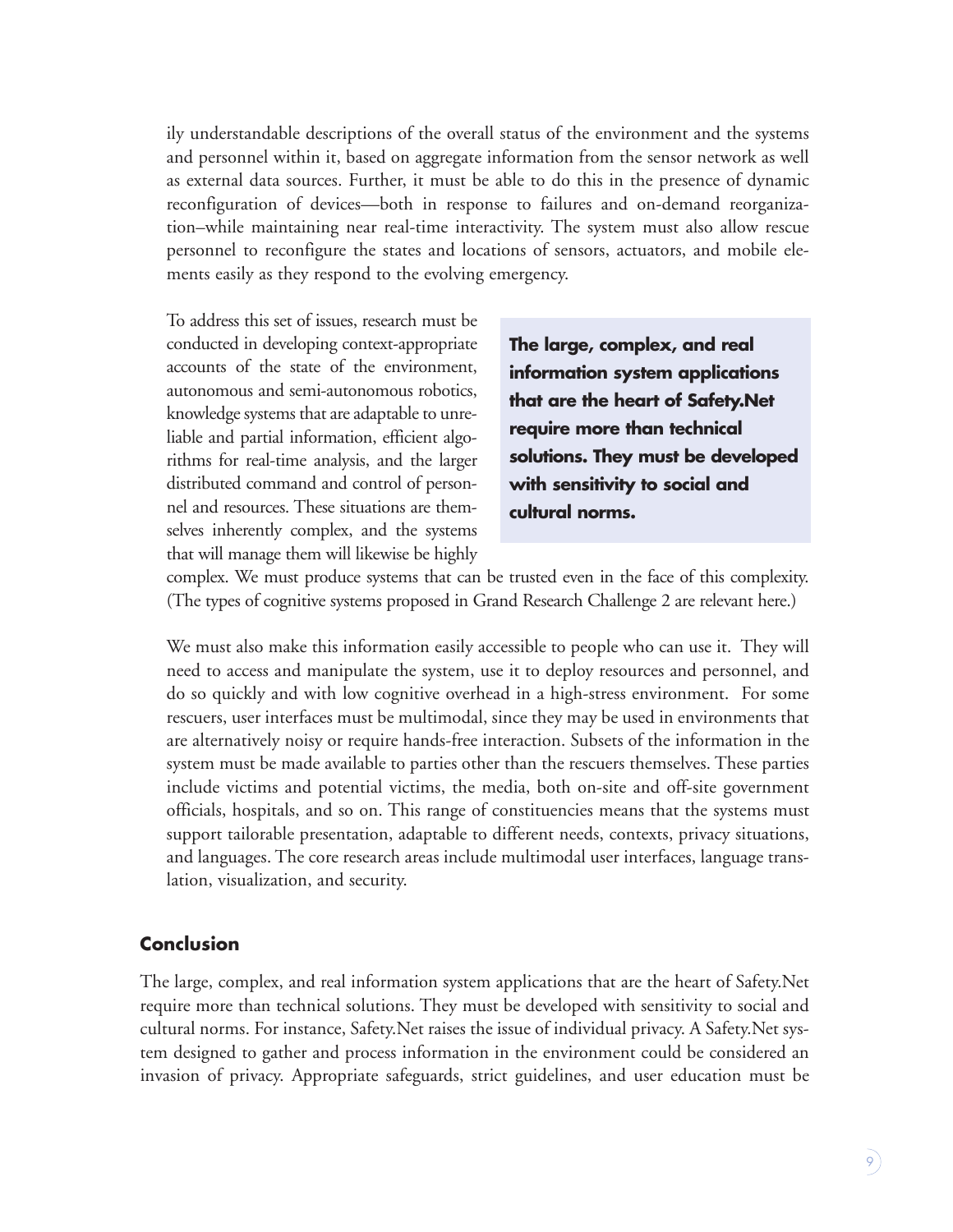employed to respect public concerns, both in benign times and during an emergency. Creating such safeguards may entail the formation of new public policy and new laws.

At the same time, work on Safety.Net would have significant and immediate social benefits. As mentioned earlier, significant elements of a Safety.Net system should be in place before disaster strikes. Such nodes would have multiple functions. Multimodal nodes linked by the Safety.Net system architecture could be included in structures like bridges and elevators; lighting, heating, and cooling systems in large buildings; and many other aspects of the environment and infrastructure where they could detect deterioration and monitor usage trends. In this way, they could extend the lifespans and increase the efficiency of manmade structures. At the same time, they could be used proactively to predict incipient failures and prevent or mitigate disasters. They could also be used to furnish data needed to simulate and model potential disasters and to train responders.

The ability of these ubiquitous Safety.Nets to predict, prevent, mitigate, and respond to emergencies makes them ideal for human applications, especially when coupled with research in augmented cognition. To provide one example, Safety.Net, utilizing some of the cognitive technologies discussed in Grand Research Challenge 2, could be adapted to enable people to remain in their own homes as they age. With Safety.Net, seniors could live in an environment that would respond to their needs. It would make it easier for them to perform necessary daily activities safely, while caregivers could monitor their medical and social needs. It could also be used to detect life-threatening situations and generate the appropriate emergency response.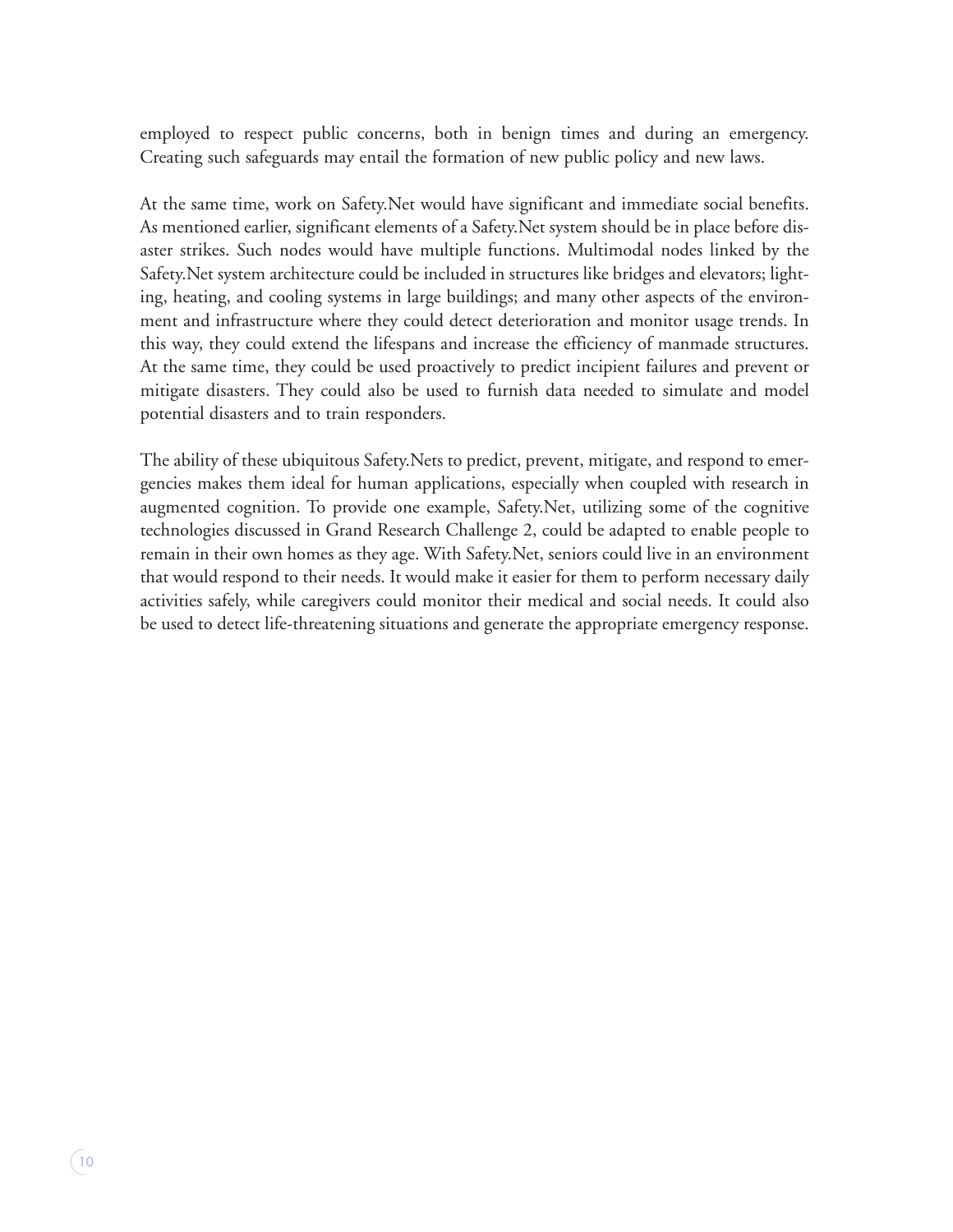

# Enhance Individual Productivity and Capabilities Through Cognitive Partnerships

# **Introduction**

For centuries, a partnership between humans and machines has enhanced the productivity of individuals by augmenting their physical capabilities, allowing them to employ more force, move more quickly, work at smaller and larger scales, and operate in otherwise inhospitable environments such as water, air, and space. Within the past century, computers and the programs that run on them have extended this part-

**Cognitive systems are capable of mastery of the tasks on which they work, as well as extracting contextual information from the environment in which these tasks are posed.**

nership by augmenting individuals' capabilities for routine activities. This new partnership has automated machine control and offloaded rote human activities, yielding faster performance and improved outcomes with reduced human effort.

The next logical step in the evolution of this partnership is to augment human cognitive capabilities by developing machines capable of offloading human thought processes, yielding cognitive systems capable of actively supporting individuals in pursuing their goals. Cognitive systems are capable of mastery of the tasks on which they work, as well as extracting contextual information from the environment in which these tasks are posed. They solve problems as they arise and plan for the future. They communicate appropriately with others about themselves and their activities in order to work effectively in close collaboration. They also adapt their understanding and skills as they and the world around them evolve.

Cognitive systems consist of some combination of hardware—sensors, actuators, communicators, and computers—and, most importantly, constituent software. Cognitive systems capable of interacting with the world through sensors and actuators are referred to as robots, while cognitive systems operating in the online environment are known as agents. The Grand Research Challenge is to build a team of your own, for each and every individual, composed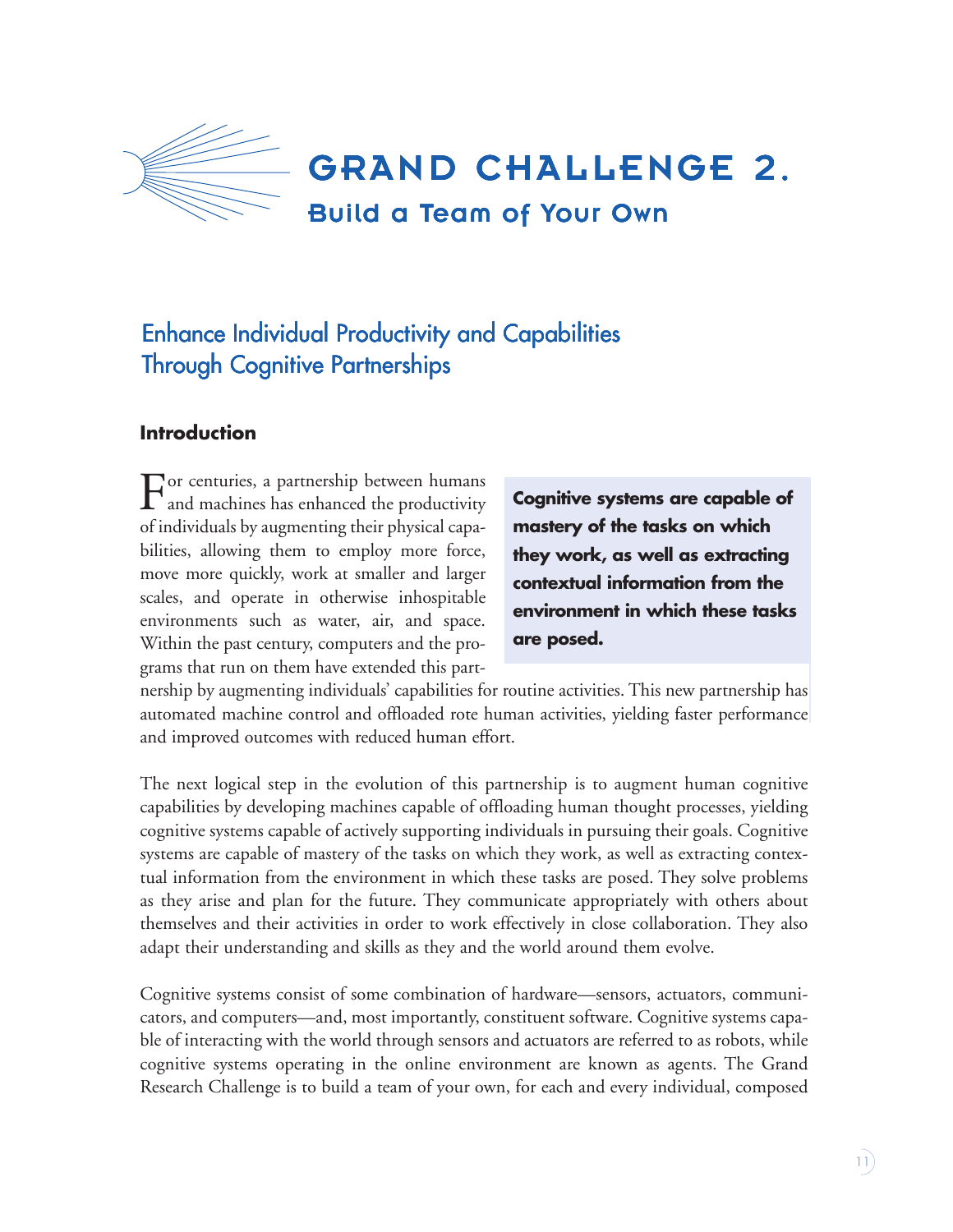of robots and agents functioning as active partners. These teams effectively pool the capabilities of the robots and agents in service of the individual, simultaneously reducing the individual's supervisory burden by taking an active role in determining their own behavior. They amplify the individual's physical abilities by providing new sensory and motor capabilities and by enabling the individual to exercise these capabilities at a distance. They enhance the individual's cognitive abilities by supplementing memory and problem-solving capabilities and by providing direct access to relevant data, expertise, guidance, and instruction. They work towards shared goals while understanding enough about the task, the individual, and each other to assist, mentor, cooperate, and monitor as needed. And they reduce the individual's performance degradation by offloading activities and by anticipating the kinds of errors that tend to occur in stressful situations.

# **Cognitive Partnership Scenarios**

The impact of teaming individuals with agents and robots will affect many areas of human endeavor. These partners will, for example, provide assistance when needed, mentor individ-

**For seniors, teams of agents and robots will provide an evolving "antidote" to their growing physical and mental frailty to enable them to live longer on their own.**

uals when they are in unfamiliar territory, facilitate lifelong learning (e.g., via the "Learning in Context/Just-in-Time Learning" capabilities of Grand Research Challenge 3, Provide a Teacher for Every Learner), use advanced sensing and scanning technologies to monitor and adapt to the individual's physical and mental status, help maintain the individual and his or her environment, act as facilitators in communications

with other individuals and cognitive systems, and serve as foils in brainstorming sessions.

For knowledge workers, teams of agents will help locate and assemble the information they require; transform it into the forms necessary to facilitate human and machine understanding; organize it into categories; suggest how to respond, act on, or process the information; and manage the dissemination of this processed information.

For seniors, teams of agents and robots will provide an evolving "antidote" to their growing physical and mental frailty to enable them to live longer on their own (and in this capacity, could be part of the Ubiquitous Safety.Net described in Grand Research Challenge 1). Physical complementation through robotic assistance of various sorts has been under investigation for some time, but it will also be possible to provide cognitive supplements to an individual's memory and problem-solving abilities, as well as to provide appropriate monitoring.

For disaster response and military operations, partnering individuals with teams of agents and robots should enable a range of new concepts of operation, while simultaneously reducing casu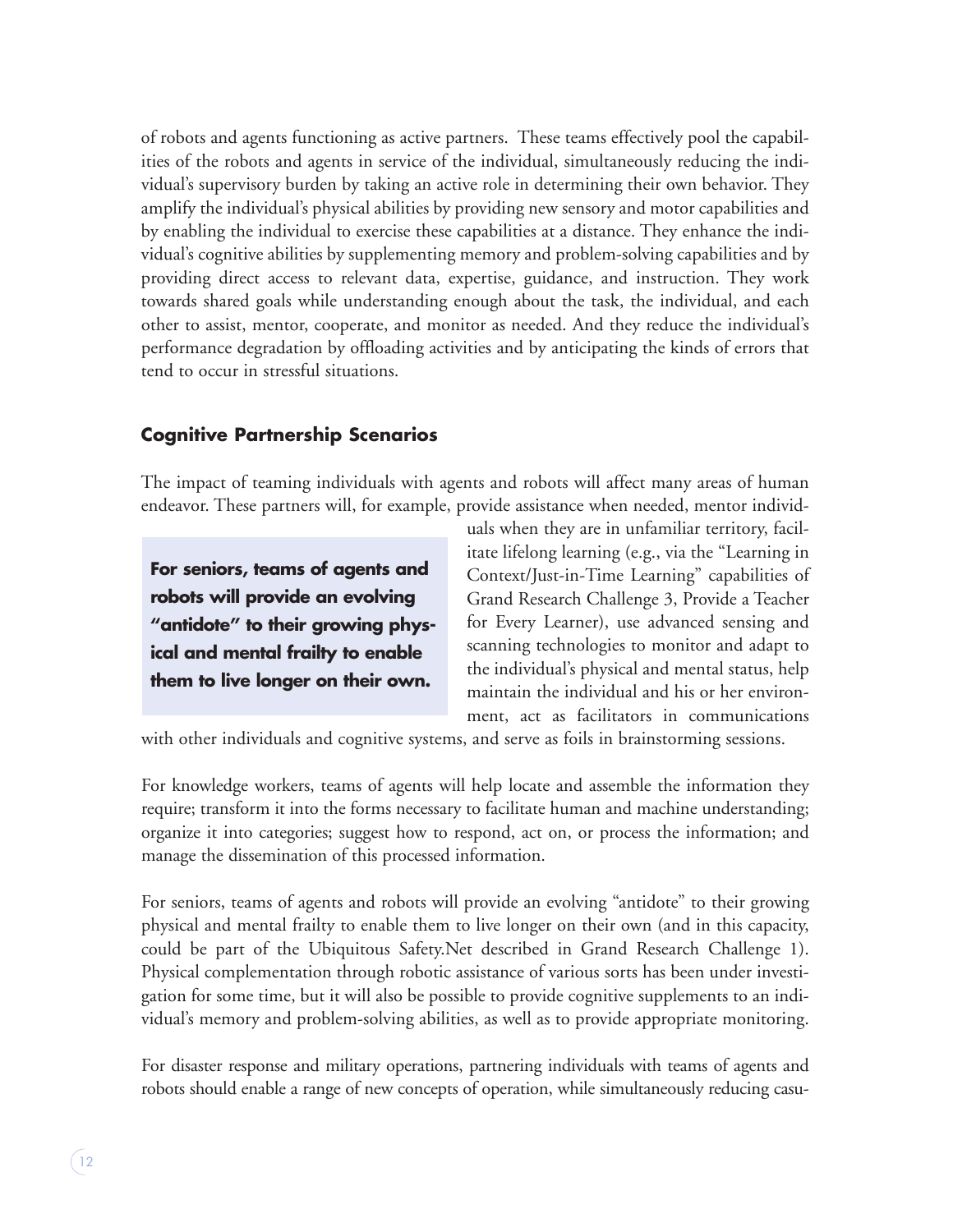alties. Such partnerships will involve robots for reconnaissance (and possibly force projection), networks of autonomous sensors, and agents capable of providing information and coordination services (e.g., as discussed in Grand Research Challenge 1 to Create a Ubiquitous Safety.Net), all in service of augmenting the effectiveness of soldiers or emergency responders. The partnership

will help protect them from harm and enable some of them to participate remotely from safer locations. Such partnerships necessarily provide the flexible communication and coordination support needed for dynamic command and control. In the case of disaster response, the partnership will contribute to communication and coordination across the full set of stakeholders—pub-

**In both disaster scenarios and in military coalition operations, new ad hoc partnership structures will be dynamically created.**

lic and private organizations; local, state, and federal response agencies; diverse local communities; and the general public. In both disaster scenarios and in military coalition operations, new ad hoc partnership structures will be dynamically created.

Although these scenarios only begin to suggest the possible impacts of partnering individuals with teams of agents and robots, they should be sufficient to indicate the pervasive and deep effect that is possible.

Some progress has been made in creating teams for such scenarios, but these predominantly consist of either an individual partnered with a single agent or robot, or a small, homogeneous team of agents. For example, the U.S. military and the intelligence community partner individuals with unmanned air vehicles for military operations and for the wars on drugs and terrorism. Initial prototypes of such vehicles have moved rapidly from the research laboratory to the field as their value was recognized. Research teams with robots rushed to aid the response to the World Trade Center disaster. Prototype search and rescue robots discovered five victims in the rubble. Likewise, teams of intelligent automated pilots and commanders have been successfully partnered with higher-level human commanders in distributed battlefield simulations, while teams of office agents have worked successfully on a 24/7 basis to assist in the accomplishment of routine organizational tasks.

To provide a concrete example, consider military simulations. Simulated commanders are already reasonably competent. They can receive orders from their human commanders in a formal command language; plan the missions for their units; communicate these missions to their subordinates in the same command language; and monitor and re-plan the missions as changes in the situation dictate. Simulated pilots can accept orders from their commanders; fly their missions; coordinate with other members of their unit concerning timing and roles; report back to their commanders on what they observe; reorganize automatically to adapt to losses of teammates; engage enemy forces in a coordinated manner; and defend themselves when attacked.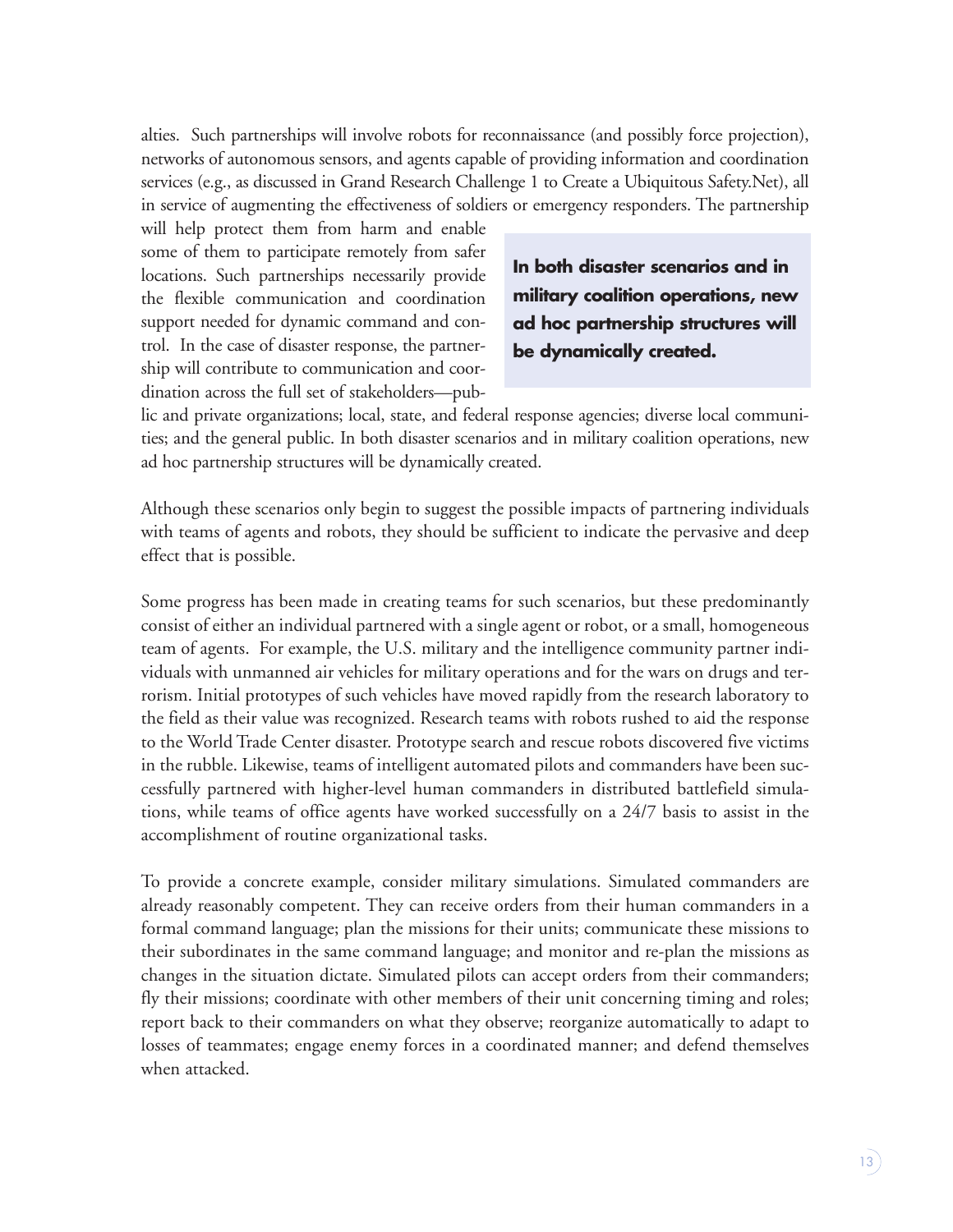But, these are small, relatively homogeneous teams that work only in relatively narrow domains, that is, for specific kinds of military missions and then only for the length of single missions (minutes to hours). Furthermore, they lack essential capabilities required of team members. For example, they are incapable of learning or adapting their behavior based on experience, dynamically forming new teams on their own, understanding or reasoning much about the context in which they operate, sharing initiative with other elements except as preplanned, communicating outside formal languages, or forming a true collaborative relationship with human beings. Accordingly, the research problems that remain are substantial.

# **Research Required by the Challenge**

There are two primary technological challenges that must be met to achieve a team of your own. The first technical challenge is to incorporate cognitive capabilities into both programs and machines, that is, to upgrade them from the status of automation tools to that of cognitive systems. They should be capable of understanding tasks and tools as well as the context in which they are embedded. They should be capable of acquiring knowledge by learning from experience and/or instruction. They should be able to represent their acquired knowledge in visual displays and in appropriate human and formal languages. They should be able to track the evolution of their environment over time and infer critical consequences of what is known and sensed. They should be capable of acting in a goal-oriented manner, while solving problems as they arise and planning for future contingencies. And they should be capable of operating over extended periods of time and across a broad range of domains.

The second technical challenge is to effectively team people, agents, and robots. This requires progress in technologies and techniques to solve five deep problems related to the teaming of heterogeneous cognitive systems:

- 1. Communicating effectively via both formal languages and traditional modes of human interaction, such as speech, gesture, and facial expression.
- 2. Understanding the capabilities, limitations, and status of teammates of varying natures.
- 3. Dynamically forming, adapting, coordinating, and monitoring teams. This includes discovering and allocating participants, roles, tasks, and resources, as well as training teams to develop mutual understanding and skill and creating and maintaining appropriate organizational structures.
- 4. Providing cognitive services such as assisting and guiding team members, providing the initial training required to bring new team members up to speed, and operating legacy systems.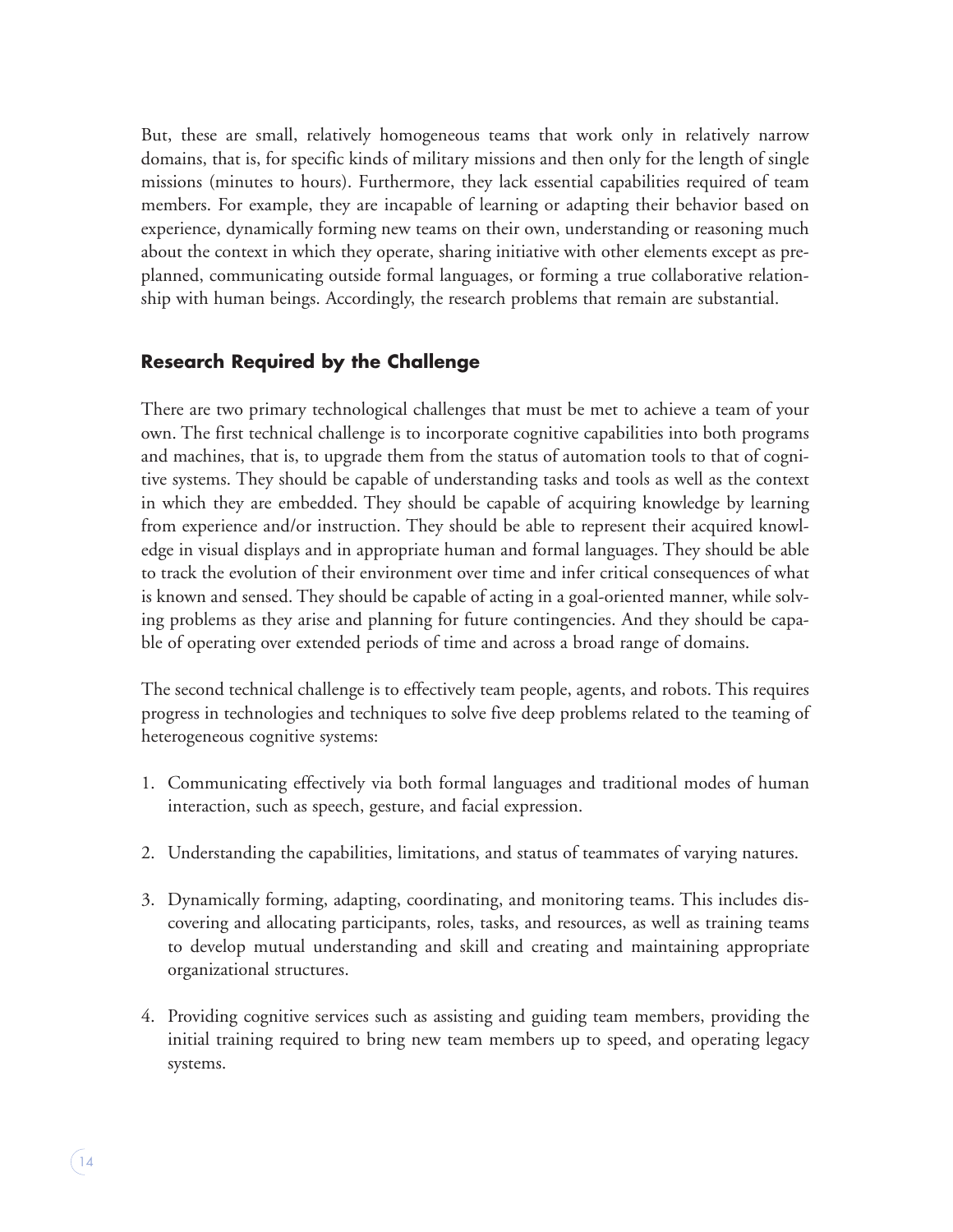5. Collaborating effectively across potentially large teams through appropriate use of such concepts as responsibility, authority, and autonomy.

# **Conclusion**

Enhancing the productivity and capabilities of human beings is a most worthy challenge. The leverage of even modest success in augmenting the cognitive capabilities of human beings is immense because such an augmentation could potentially affect almost every domain of human endeavor.

There are, however, social as well as technological challenges that must be met in order to create cognitive partnerships. The greatest social challenge centers on the question of trust, and is closely related to Grand Research Challenge 4, Build Systems You Can Count On. To participate in the envisioned cognitive teams, individuals must trust the agents and robots with which they work to do what is expected of them, to always do something that is reasonable, to safeguard private information, to support their teammates in critical situations, and, most critically, to make life better rather than worse. Otherwise, human beings will not be inclined to participate in close collaborative relationships with robots and agents, or even to accept the idea of such relationships.

The other major social challenge focuses on such legal questions as who owns the agents and robots and who is liable for the actions of such teams. Neither of these social challenges is insurmountable, but addressing them requires a combination of progress in the technical, policy, and legal spheres.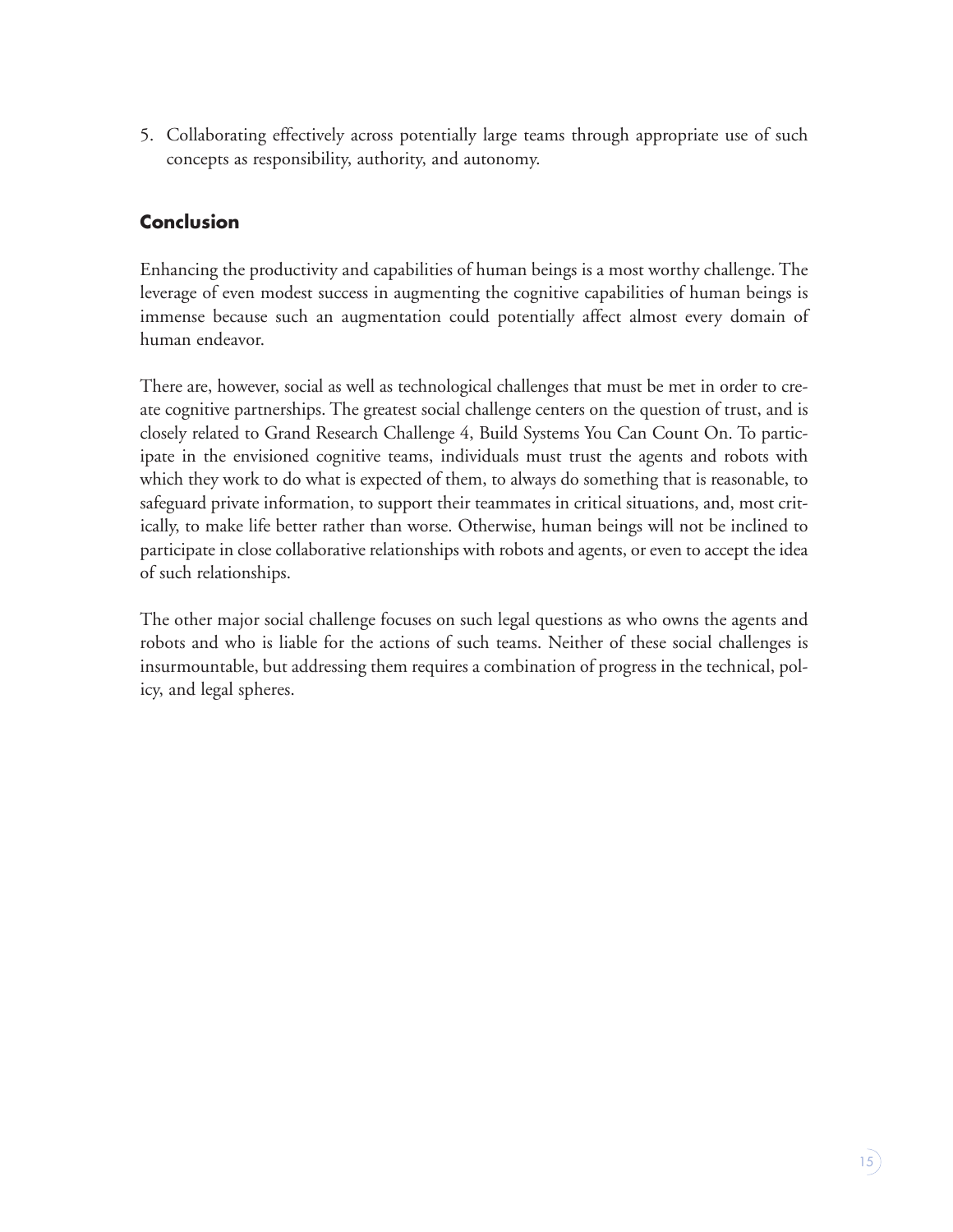

GRAND CHALLENGE 3.

# Provide a Teacher for Every Learner

# Scalable, Learner-Centered Networks

## **Introduction**

In today's high-tech, global economy, what you<br>earn depends on what you learn. Making the **T** n today's high-tech, global economy, what you American dream a reality for all Americans, not just a privileged few, requires that educational excellence become the norm rather than the exception. Although information technology is not a panacea for all of the shortfalls associated with our educational system, it offers the poten-

**Advances in information and communication technologies have the potential to enhance lifelong learning along the continuum from "K through gray."**

tial not only for significantly enhancing learning for all learners, but also for transforming the way we learn. The Grand Research Challenge of providing a teacher for every learner involves the development of a learning environment to make that transformation. Advances in information and communication technologies have the potential to enhance lifelong learning along the continuum from "K through gray." It is now within our power to create a future in which all Americans will be able to:

- Participate in networked and face-to-face communities of learners composed of peers, teachers, mentors, domain experts, avatars, and "cognitive" tutors that collectively approach the effectiveness of a one-on-one human tutor.
- More intuitively understand challenging concepts in mathematics and science using interactive simulations and information visualization.
- Create their own physical and/or digital artifacts that are personally meaningful to them and that challenge them to "learn by doing."
- Make the most of their talents, irrespective of their physical and mental disabilities.
- Tap into rich, universally accessible digital libraries with books, articles, music, paintings, primary source material, data sets, and 3-D representations of cultural and natural landmarks.
- Learn at their own pace and in their own style.
- Receive continuous, customized, and meaningful feedback and assessment.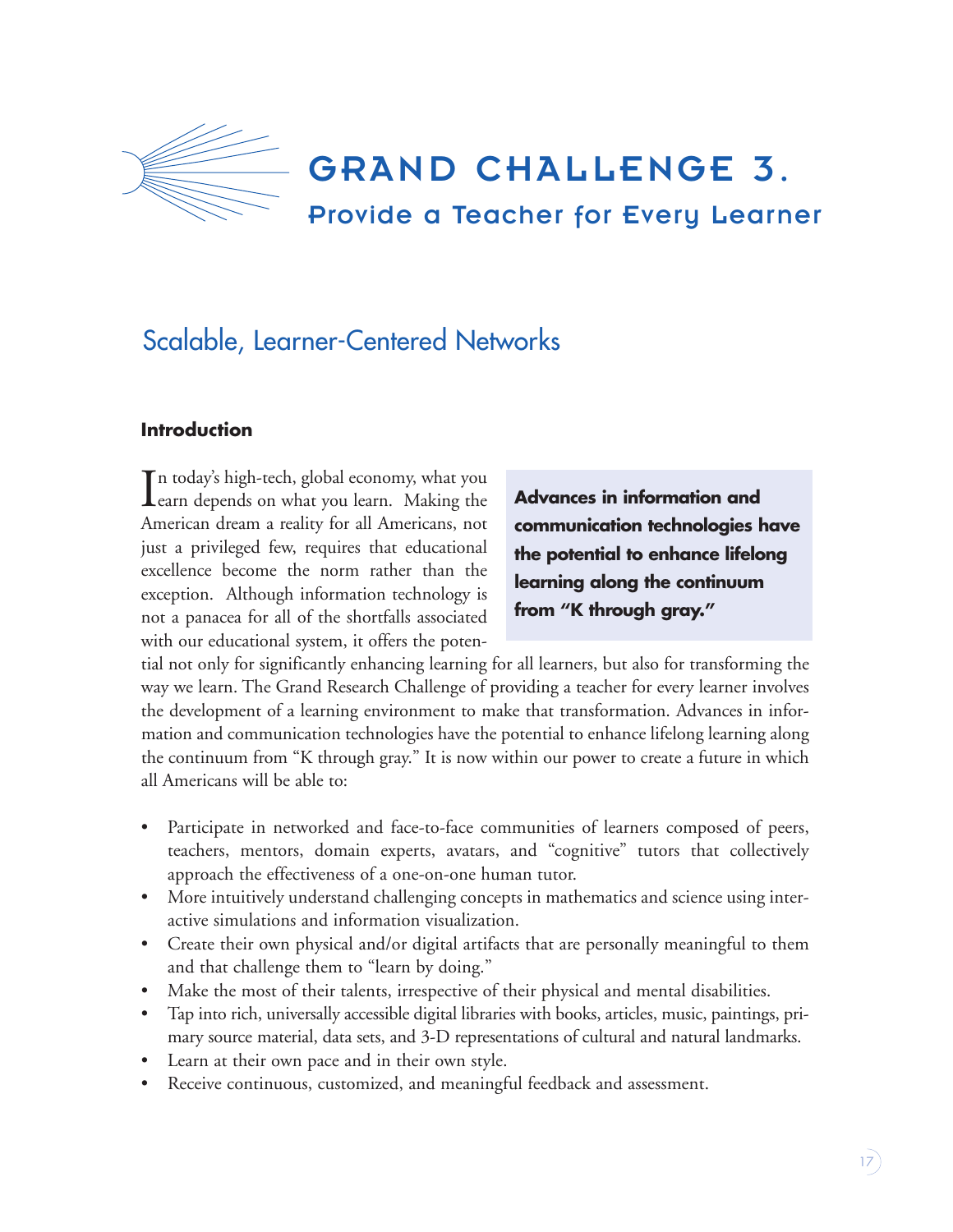- Acquire new skills in a way that is compelling and engaging.
- Learn anytime, anywhere—an advantage that is particularly important for adults struggling to balance the competing demands of work and family.

The Grand Research Challenge is to provide learning environments that approach the effectiveness of one teacher for every learner. Such systems, properly used, can produce a significantly better-educated populace by combining advances in learning sciences with advances in information technology.

# **Research Required by the Challenge**

The task of developing the proposed system involves a number of technical challenges in five distinct, but interrelated, areas:

- 1. Cognitive tutors
- 2. Simulation-based (clip) models
- 3. Massive multiplayer online games
- 4. Collaborative authoring
- 5. Learning in context/just-in-time learning

For each area we discuss several technical challenges.

# **1. Cognitive tutors**

It has been demonstrated that it is possible for an automated tutor to improve student performance by roughly one standard deviation from the mean for some high school mathematics students. This is a dramatic result. One reason that such tutors are not widely available is because significant human effort is required to develop the specialized knowledge base for each different subject. In addition, we do not understand fully the conditions under which such a tutor will be effective. Significant progress must be made in crafting knowledge representations that are both interoperable and reusable. We need to develop models of the various styles in which a student learns, as well as appropriate pedagogies and assessment techniques.

The knowledge representations that underlie such tutors should also be designed to incorporate new knowledge about a subject area, as well as advances in knowledge and techniques associated with both pedagogy and assessment.

# **2. Simulation-based (clip) models**

An important genre for next-generation educational software, particularly for training scientists, mathematicians, engineers, and technologists, is what might be called a clip model. By loose analogy to the well-known galleries of copy-and-paste 2-D clip art, a clip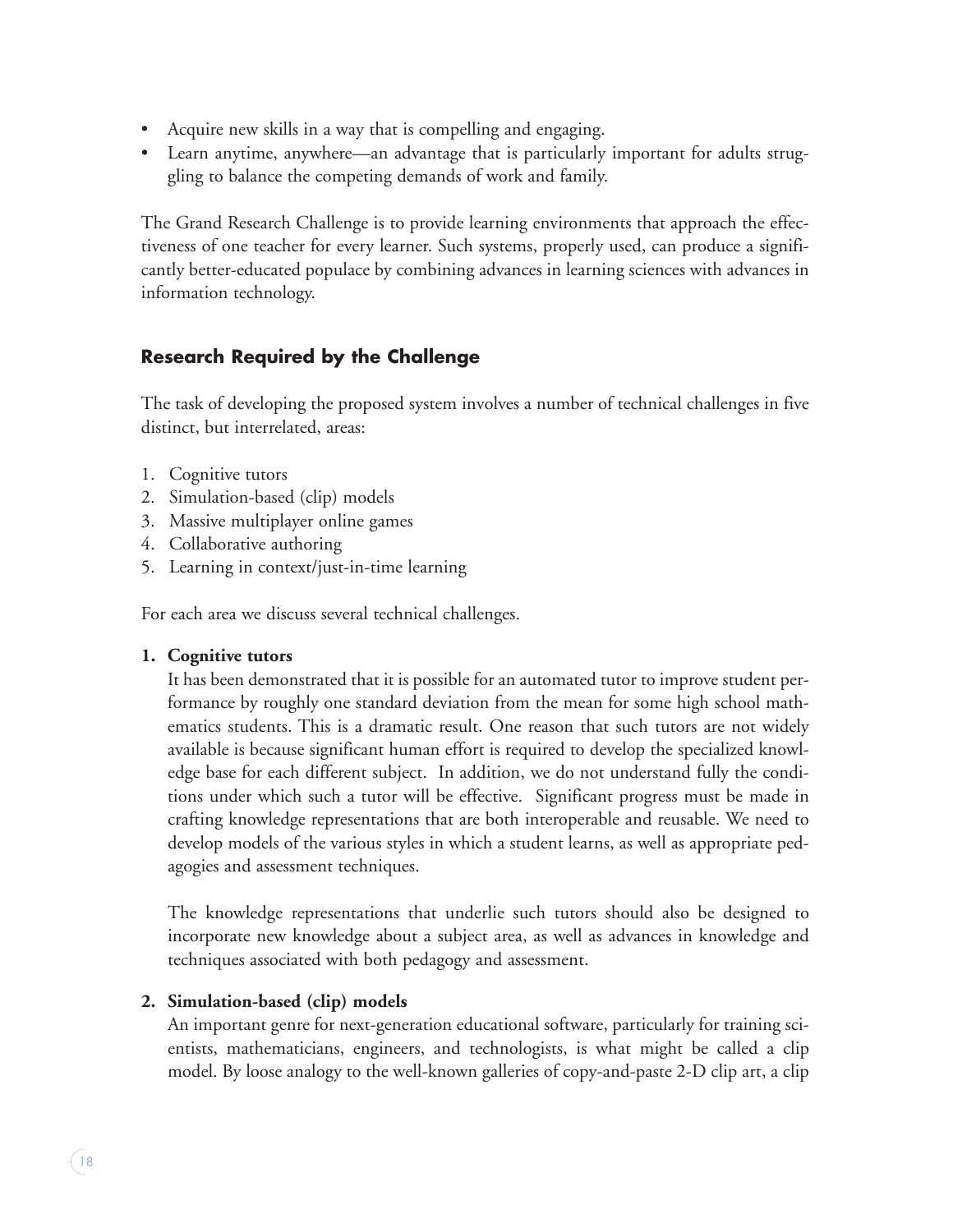model is an interactive microworld, typically simulation- or rule-based, that expresses both geometry and behavior of the modeled entity or concept. It is a self-contained object ready to be embedded in a context such as a hypermedia learning module.

Clip models have two key additional properties that make them more powerful than today's largely stand-alone microworlds. First, they are designed to be combined to form larger models, for example, a heart model may be connected to a vascular system model and to a lung model to create a composite model that simulates respiration and oxygena-

tion of the blood as it is distributed throughout the body. Second, no single model suffices for all learning purposes. Perhaps dozens, if not hundreds, of heart models are needed to meet the needs of learners at different levels of understanding and with different kinds of backgrounds and learning styles. Furthermore, some learning situations will require not just models of the

**[T]here is an enormous . . . challenge in learning how to design models that can interoperate with other models that have different levels of complexity and modeling fidelity.**

"normal" heart, but also those that model various kinds of abnormalities and pathologies.

The fact that we need a family of models raises at least two profound technical problems. First, there is an issue of scale when the number of models in each family can grow almost without limits. In everyday life, the knowledge and assumptions we bring to any project are uneven; we may know more about one aspect of the subject than another. To what degree will it be possible to craft a general model that can be tailored to have the properties needed for different learning situations?

Second, there is an enormous technological, pedagogical, and "ontological engineering" challenge in learning how to design models that can interoperate with other models that have different levels of complexity and modeling fidelity. We lack understanding of how low-fidelity, simple models may accommodate the needs of higher-fidelity models with which they must exchange parameters to simulate the larger composite model. How can one heart model, or model family, serve a college freshman who is learning about heart anatomy and physiology, while that heart model interoperates with vascular and lung models at a much simpler level, say that of a high school biology student? The brute force approach of having all models simulate at the finest-grain level, while exposing only the attributes needed by peer models, is neither cost-effective for model construction nor computationally appealing.

It is likely that a multidisciplinary architecture team will need to design collections of a priori interoperable clip models in each domain of knowledge. This appears to be a Herculean labor, and raises the question of whether we can develop automation tools to expedite model development.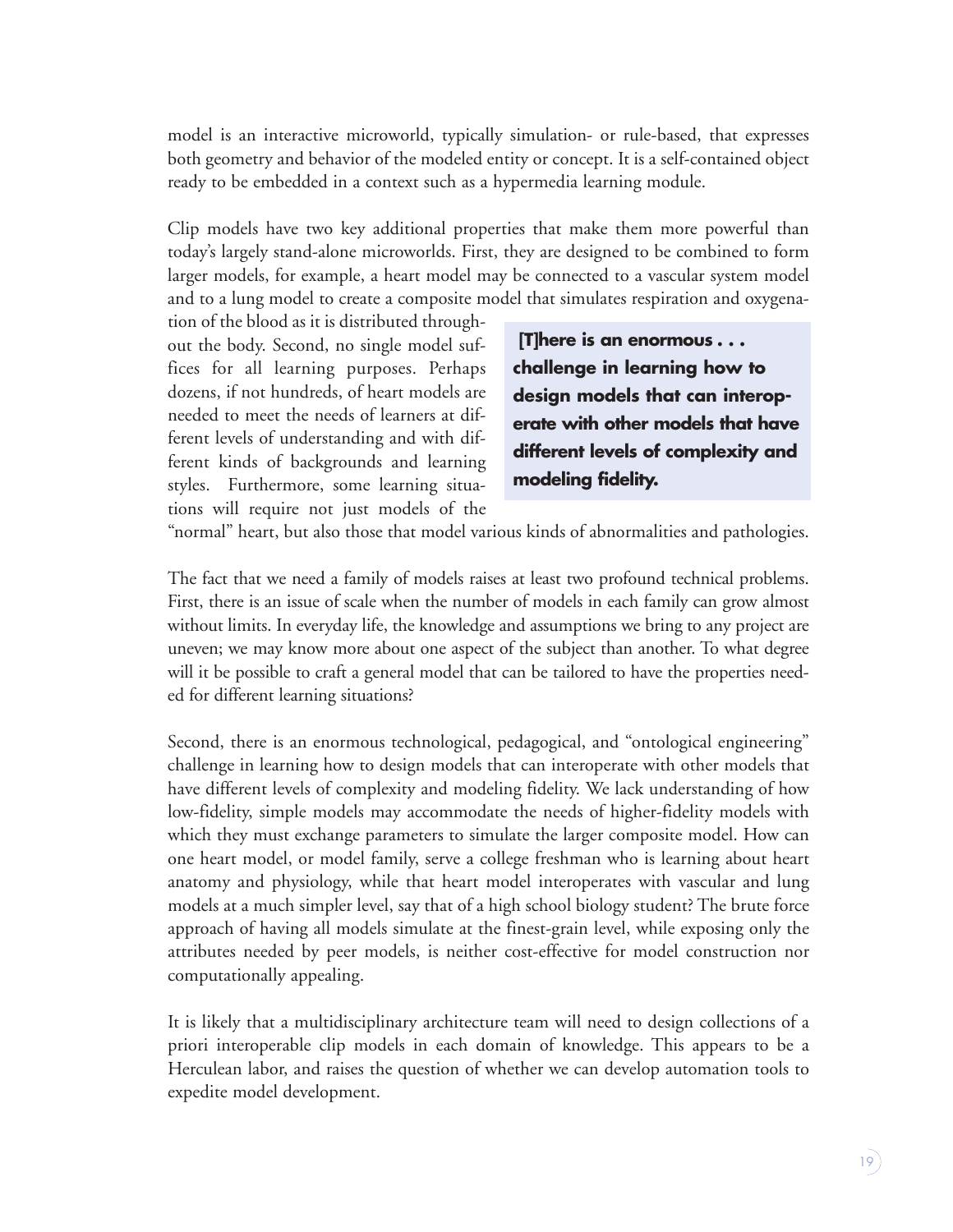#### **3. Massive multiplayer online games**

Anyone who watches someone play one of the popular multiplayer computer games will marvel at the display of concentration, tenacity, and ingenuity. One recent study concluded that the average EverQuest player was spending 4.7 hours a day in Norrath (one of the EverQuest virtual worlds), and that more than 30 percent of the adult players surveyed spent more time in Norrath than they did at work. One obvious question is whether virtual worlds could be used to teach children and adults something more than how to kill monsters and take their treasure.

Currently, researchers are building experimental environments in which the learner identifies problems within the environment through observation, potentially with help from computer-generated avatars present in the environment. The learner posits solutions that are then played out in the simulated environment. The learner may be a middle-school student who is exploring a 3-D virtual 1880s town where illnesses plague the citizens. Alternatively, the learner may be a university administrator who must juggle the needs, even the demands, of students, faculty, athletes, alumni, unions, and the local city council.

The learning environment may involve not one but multiple students who communicate with each other audibly or via instant messaging. It is a challenge to build an effective environment, especially one that can interoperate with other learning objects. It is another challenge to make that environment both cost-effective to construct and operate, but also adaptable to the needs of individuals as well as groups of learners.

## **4. Collaborative authoring**

Some progress has been made over the past several years in the fields of computer-supported cooperative work and computer-supported cooperative learning. Shared whiteboards and file editors are just beginning to address the collaborative authoring problem for textual objects, such as documents and spreadsheets. Streaming audio and video and graphical animations can now be easily embedded within documents, hypermedia presentations, and some cooperative environments.

Authoring in the broadest sense may serve a purpose beyond building an authored artifact. The main purpose may be collaborative problem-solving or cooperative learning, and the artifact may simply be documentation of the result of the intellectual effort. The supporting system must effectively support the interactive, cooperative process, not just artifact construction.

Technical issues involving synchronization, latency hiding, distributed object replication, copy convergence, caching, and interface support for complex tasks are just some of the key areas in which significant advances must be made. In addition, fundamental research must be conducted to understand the spectrum of activities, from programming to scripting to authoring, that are carried out by both humans and by software.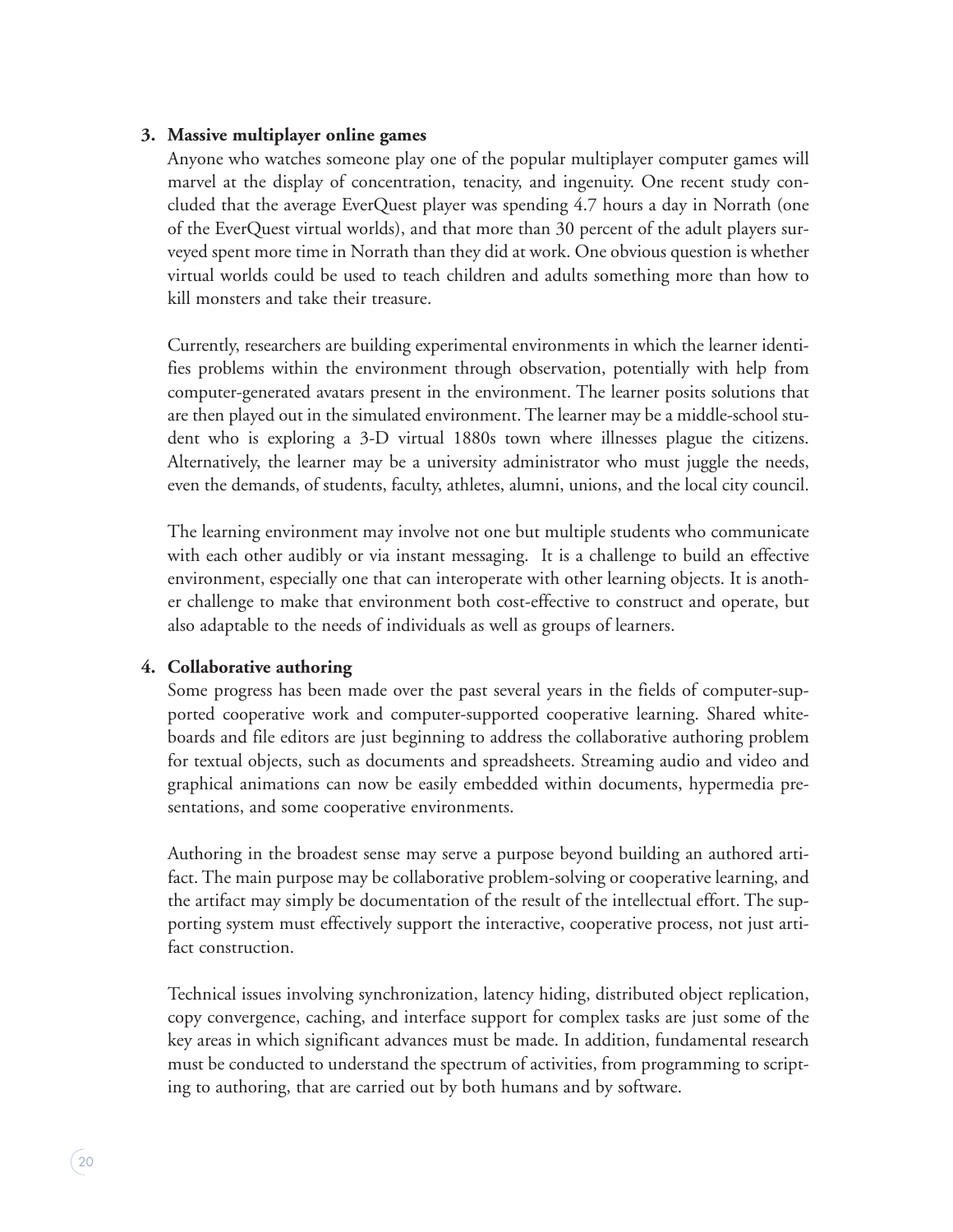#### **5. Learning in context/just-in-time learning**

It is critical that each individual learner be able to learn in the physical, social, cultural, and virtual context most appropriate to that learner. In addition, the learner may have a very focused objective for a particular learning session. Just-in-time learning over such a broad range of contexts presents a number of technical challenges, including the support of reliable and ubiquitous computing, access and control of remote instruments, flexible digital object sharing, and user interfaces for small-format mobile devices. The automated teacher must tailor delivered information to fit that context and the goals of the justin-time learner.

# **Conclusion**

Our vision of teachers and learners immersed in a network of rich learning objects that are continually enriched and enhanced by the participants is achievable through anticipated advances in information technology and learning sciences. As a result of these efforts, we will be closer to achieving such goals as having every child reading effectively by the end of the third grade.

The most daunting challenges, however, are not technological, but institutional. Change of any kind in our school system is difficult, given its decentralization. People continue to disagree about both the ends and the means of K-12 education, making sustained movement in any direction difficult. As a result, most schools still lack the necessary computing, networking, and technical resources to capitalize on advances in pedagogical technology, and teachers often are not given the time and training they need to integrate these new technologies into the classroom.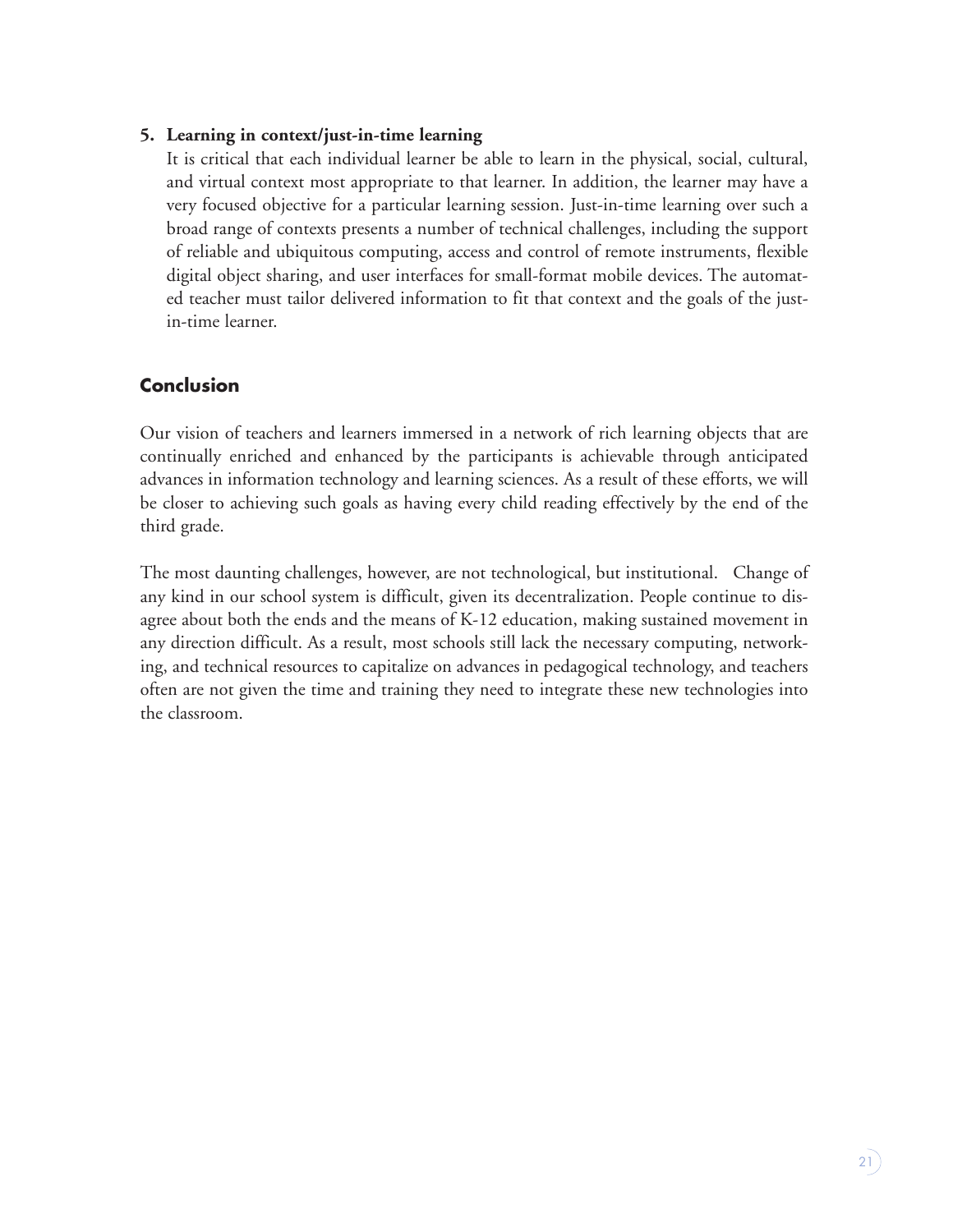

## **Introduction**

Adefining characteristic of our age is our<br>reliance on vast, complex, and intertwined information networks. These networks enable the exchange, analysis, and control of information on a scale and of a quality that has never before been realized. Information networks link elements in our electrical grid, communications systems, financial markets, and national defense system. They support the critical infrastructure

**In many applications today, the reliability and security of these [complex] systems is unacceptable, creating problems that range from lagging productivity to dangerous vulnerability.**

that is responsible for much of the productivity behind our economic growth in recent years, and they provide the foundation for the quality of life we enjoy and for advances that we contemplate in areas such as medicine, materials, and communications.

As we gain experience with these networks, the attributes of the information utilities required to realize these advances become increasingly well-defined. They include:

- Global reach: Uniform service should be available and affordable worldwide.
- Scalability: We should be able to increase the capacity of any service by a factor of 10<sup>6</sup> merely by devoting additional resources.
- Persistence: Data that we commit to the utility should be accessible in 100 years.
- Efficient administration: There should be a very high ratio of users to support staff, perhaps as high as a million to one.

We have also learned that as our reliance on these networks grows, so does our vulnerability. This was dramatically illustrated by the events of September 11, 2001, when regional communications and information utilities were disrupted with the loss of the twin towers. On a less catastrophic scale, the continued expansion of information technology is threatened by a relentless succession of bugs, crashes, worms, viruses, and security breaches, and by the increasing difficulty of administering systems. In many applications today, the reliability and security of these systems is unacceptable, creating problems that range from lagging productivity to dangerous vulnerability.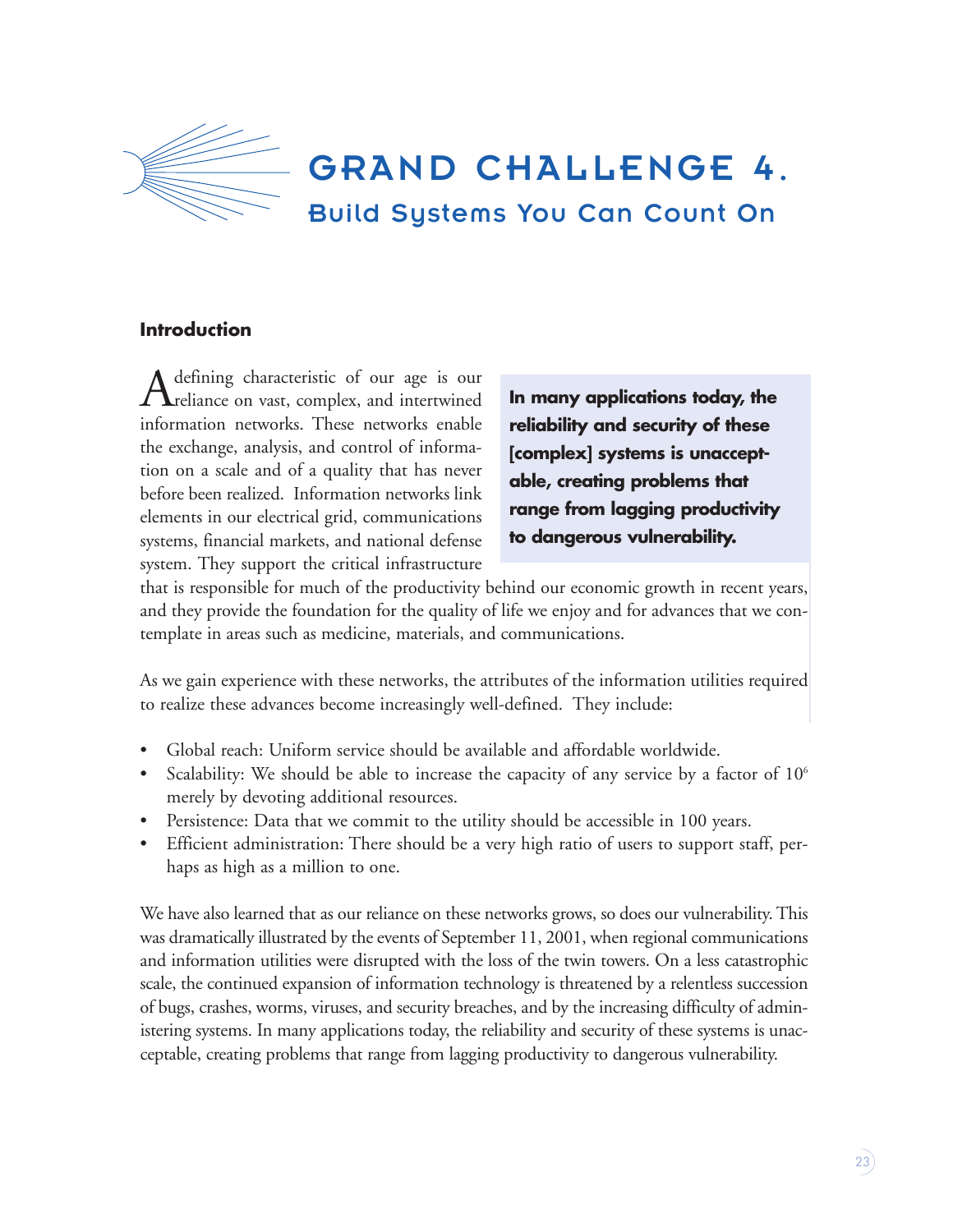Accordingly, there are two other qualities that we require of all computing and communication systems: security and reliability/availability. Society requires systems you can count on. The objective is to design a new generation of systems that will make today's applications reliable and secure, that can be used with confidence in all elements of our global critical infrastructure, and that will enable entirely new generations of applications that can continue to transform our lives.

# **Research Required by the Challenge**

The fundamental research problems that must be solved to create systems you can count on include:

- 1. System development tools that reduce the frequency and severity of bugs.
- 2. System administration tools that reduce the frequency and severity of configuration errors.
- 3. Understandable, deployable, and usable security.
- 4. New approaches to the composition of modular elements.
- 5. New approaches to federation.
- 6. Pervasive audit trails.
- 7. Self-adaptive systems.
- 8. Architectural enhancements to processors.
- **1. System development tools that reduce the frequency and severity of bugs**

We must develop new tools and techniques for reducing the likelihood of software bugs and for improving the trustworthiness of system upgrades and bug fixes. To increase the quality of code, programmers must have security-oriented tools for system development. These include improved programming languages and environments that reduce the likelihood of security-related errors, tools that audit programs for common security-related flaws, and additional run-time checking of security-related properties. Improvements in the system-upgrade and bug-fix processes also are critical. Among other tools, we need ways to test bug fixes reliably given the enormous number of configurations in the field, to design improved modularization techniques, and to develop techniques that help make installation easier and more reliable.

**2. System administration tools that reduce the frequency and severity of configuration errors** Human error is often cited as the cause for configuration errors. In reality, much of this socalled human error is not produced by carelessness or imperfect knowledge, but has its roots in the design of the system and its corresponding administrative interface. Certainly, systems and their components will be more robust if we engineer them to require far less human intervention, and to adapt and continue operating on their own under a wide range of conditions. Nonetheless, significant improvements will accrue to systems that are explicitly designed to work well with their constituencies of users, administrators, and maintainers.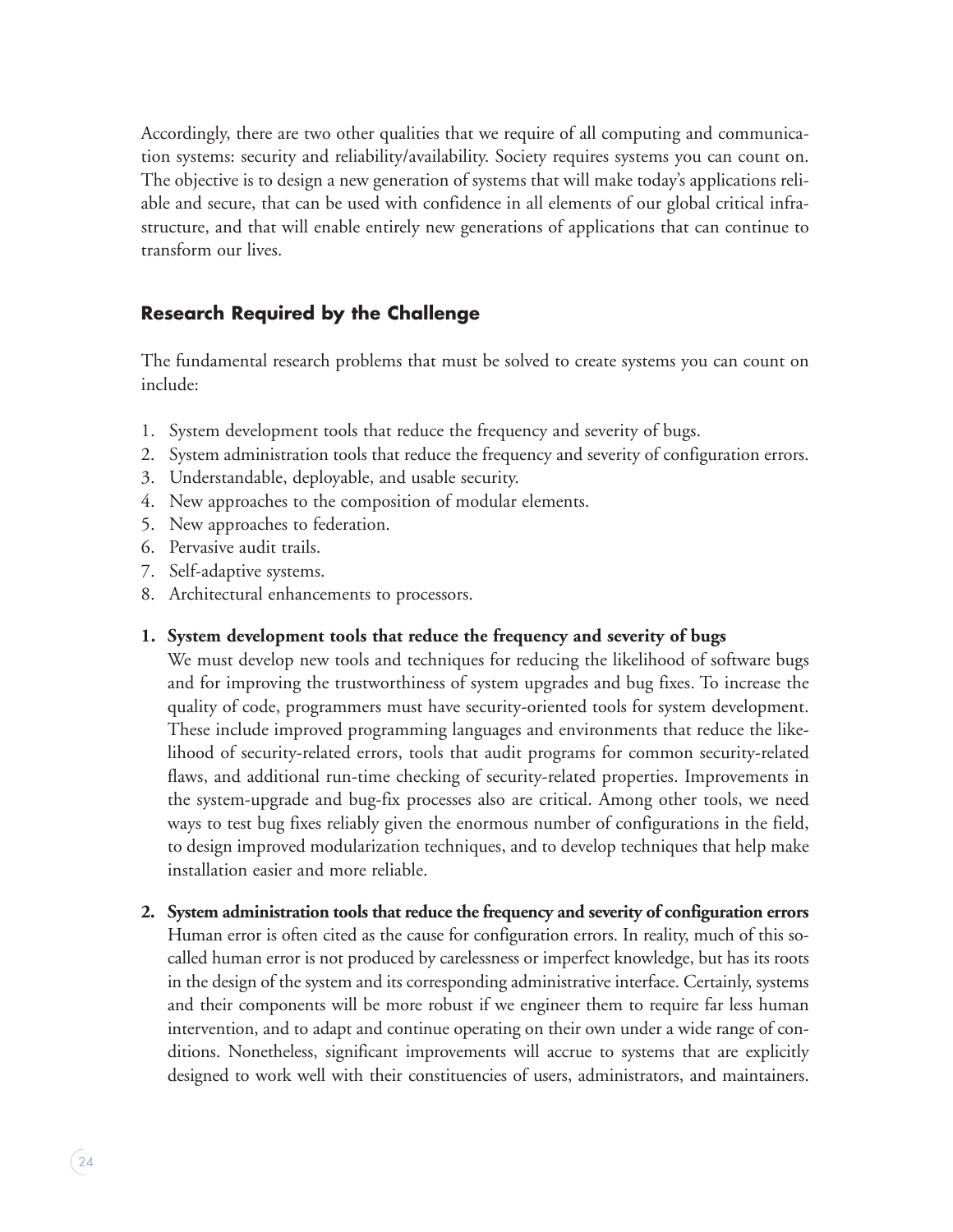Configuration management has yet to enjoy the kinds of static and dynamic checking, such as type checking, that are routinely used to catch errors in software.

## **3. Understandable, deployable, and usable security**

Today, cryptographic algorithms and standards for authentication, security, and privacy are far ahead of our ability to deploy, administer, and use security systems. All too often security policies are implemented mechanically, producing no real gains in security. We require new specification techniques for security policies that are meaningful to system

administrators and end-users, so that security is deployed in a way that meets the expectations of users, administrators, and security engineers.

Improved techniques and tools for administering security should include accommodating common operational scenarios in a straightforward way. This might include the

**Today, cryptographic algorithms and standards for authentication, security, and privacy are far ahead of our ability to deploy, administer, and use security systems.**

business failure of a security service provider, the merger or fission of security administrative domains, or the compromise of a critical resource. Because there is always a trade-off between security and convenience, there are opportunities for user-centered design to improve the acceptance and deployment of better security.

Encryption is one specific instance that deserves special mention. Well-encrypted messages can move safely through dreadfully weak systems. Encryption is well understood, but not widely employed. There is a "usability gap" that translates directly into a "usage gap."

## **4. New approaches to the composition of modular elements**

The problem of creating a coherent system from modular components is well known: individual components can fail, the properties of many components may be incompletely specified, some components may actually be malignant, and properties of the whole system may not be easily derived from properties of the components. We must develop ways to compose systems from subsystems in ways that enable the systems to be more trustworthy than their components.

These advances will require new ways of describing the properties that are actually needed for successful system operation and defining the properties that are actually assured by each subsystem. These descriptions will include many aspects: the modes and probabilities of failure; the fault-tolerance provided; some characteristics of performance such as worst case and average case; and abstract functionality. It will also be necessary to determine critical properties of compositions from partial descriptions, and to bound the system changes that may result from changes to (or addition or removal of) components. Finally, those who are responsible for systems and components must be able to write and understand these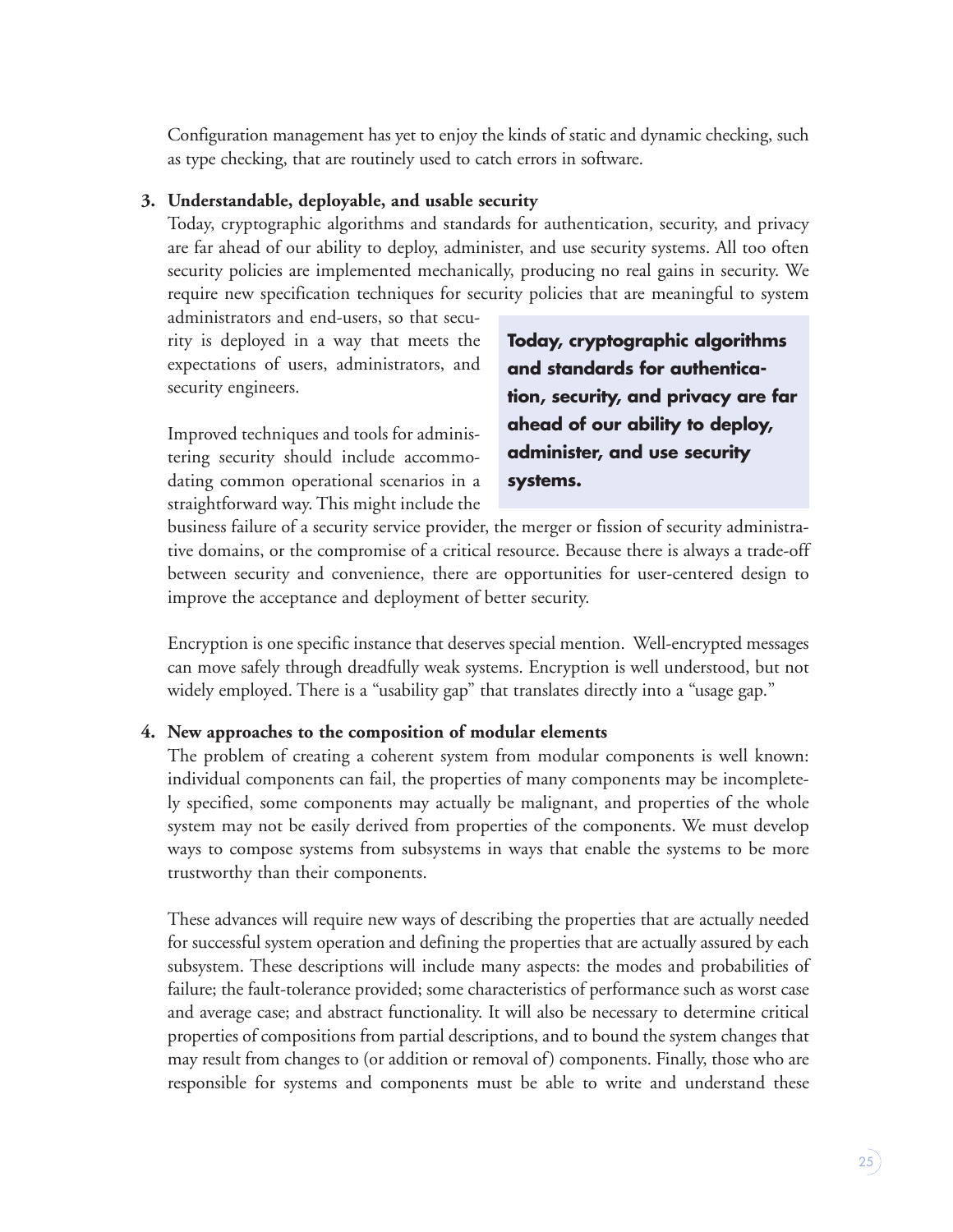descriptions fluently and relate them to their own intentions. They must also be able to use automated tools that perform deductions about compositions.

#### **5. New approaches to federation**

Today, federation is recognized as an architectural device that enables systems to grow and evolve. For example, federation can be used to allow directory servers created by different vendors, configured in different ways, and confined to different types of information, to appear as if they form a unified directory service. Individual servers and services can join or exit the federation while it operates. Although the federation technique appears promising for supporting system robustness (through redundancy) and evolution (as new services join a federation), we lack principles for designing new federated systems with guaranteed properties.

## **6. Pervasive audit trails**

Audit trails are used to detect, analyze, and repair errors in human and computer systems. They are used to track hackers who penetrate servers, as well as to unwind financial transactions that go awry. They can also be valuable in ensuring that privacy constraints are adhered to. Vastly improved auditing techniques are required to improve the robustness of computing and communication systems. Simple ways must be found to demonstrate convincingly to both a customer and a provider that transactions are executed and completed successfully.

## **7. Self-adaptive systems**

Network reliability and security will be increased by systems that observe the current condition of the global network and individual applications and adapt to deliver target levels of security and availability/reliability. They would perform this task without (or with minimal) human intervention. If a distributed denial-of-service attack is launched, for example, the system would replicate the service to alternate sites and coordinate the routing infrastructure to route requests to new places. Similarly, if particular network links fail, the system might heal itself by recruiting additional replicas and automatically retiring old ones. The goal is to achieve a mean time to repair that is accomplished in electronic time scales (seconds and microseconds), rather than human time scales (minutes and hours).

## **8. Architectural enhancements to processors**

To provide a base on which to build trusted systems, the architecture of the underlying circuitry and instruction set will have to be redesigned so that trust is a key design criterion, along with speed, power, area, and other aspects. For example, smart cards are vulnerable to a non-invasive attack that uses power and timing measurements to extract the cryptographic key. A technical challenge is to design trusted hardware on which the system depends, in conjunction with the algorithms such as encryption, so that such attacks are not effective.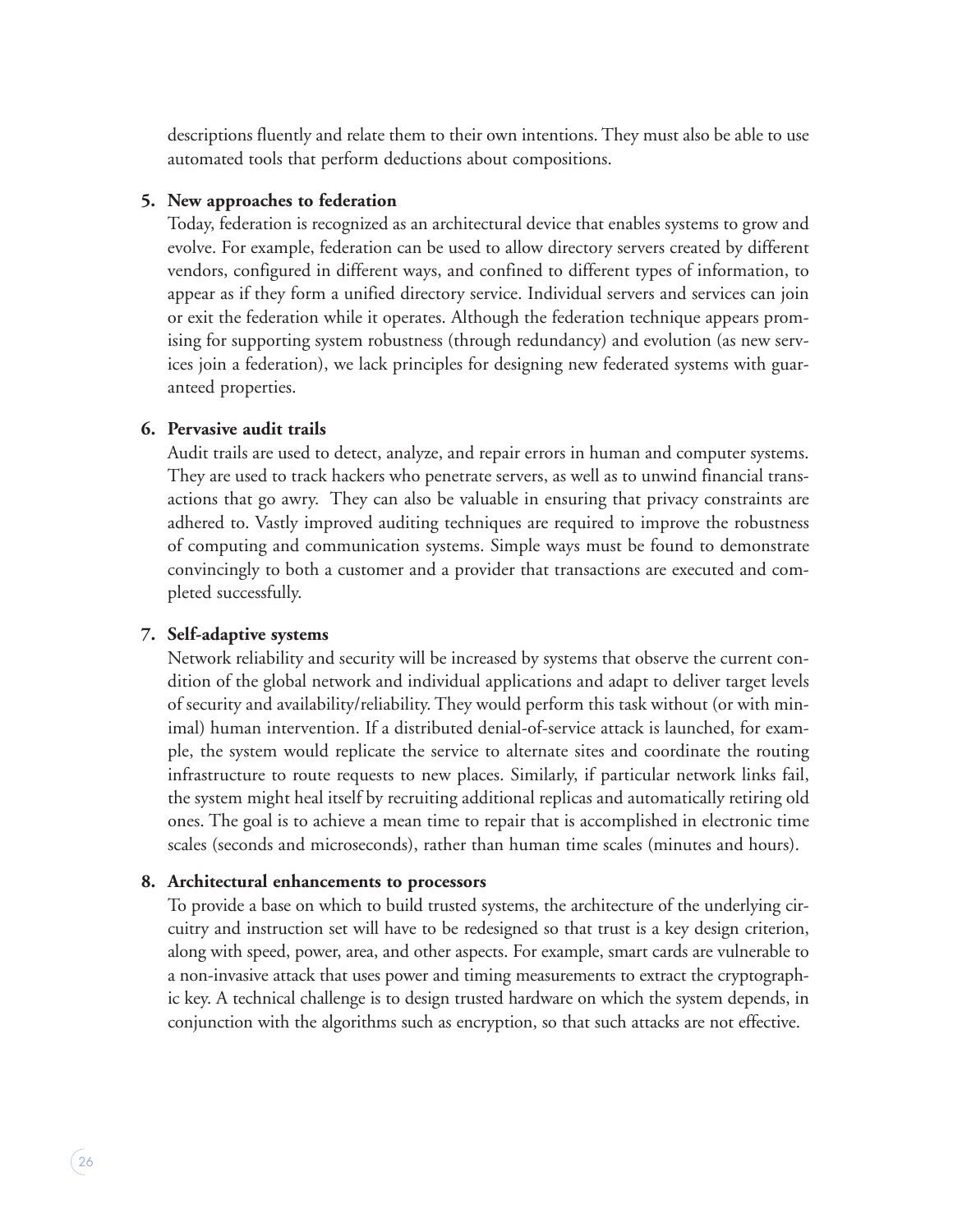# **Conclusion**

The aspirations that we have for our computing and communication systems, the functionality that we desire, and thus the complexity of these systems are constantly increasing. At the same time, our expectations for ease of use and reasonable costs are similarly demanding and open-ended: a system can never be designed, implemented, installed, administered, and used too easily or too inexpensively. Thus, producing systems you can count on will always be viewed as a work in progress, rather than as a destination with a definite end point.

Technological progress alone, however, will not be enough to stimulate widespread adoption of systems you can count on. Currently, the economics of computing dictates that commodity (off-the-shelf) systems be widely used in almost all applications. Security flaws and system failures are not only tolerated, they are expected. If systems you can count on are to be widely adopted, we must create meaningful metrics for system security and stability so that these attributes can be more widely understood and their development and operational overhead can be justified. Ultimately, we must demonstrate that the development of systems you can count on is a fundamental requirement for the further expansion of information technology into our lives, our economy, and our critical infrastructure.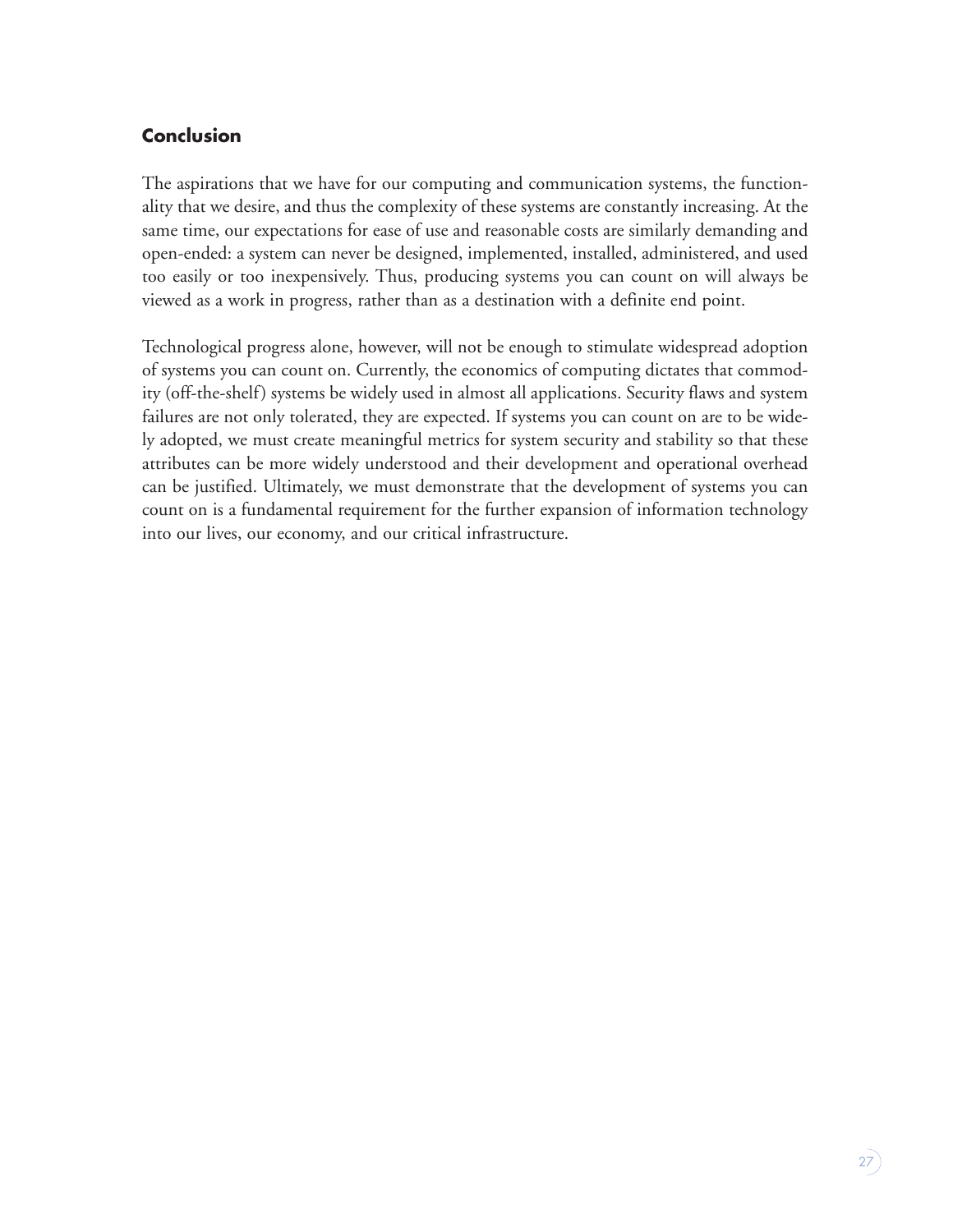

# Build Systems With Billions of Parts

# **Introduction**

Today, the complexity of very-large-scale information systems surpasses that of individual engineered physical systems, such as aircraft carriers or telecommunications satellites. Their complexity approaches that of an urban community or even the economy, where technicians may understand components, but can neither predict nor control the whole system.

The complexity of very-large-scale information systems has outstripped our ability to develop and manage them. The principles of hierarchy and abstraction provide a discipline for breaking down a system into its components, each with a fixed interface. Global design and specification techniques help assure that every component of a system is specified in detail before it is built. But the continued efficacy of these techniques fades in the face of our ambitions for future systems. We will require unprecedented performance, flexibility, and ease of use as we tackle ever more demanding problems and requirements that will drive unimaginable and using current methods—unmanageably complex systems. We are fast approaching a complexity barrier.

The limiting factor is software, not hardware. Every year, Moore's Law continues to pay its dividend, yielding ever higher raw performance per dollar. Software is still being written at the same manual pace and has progressed only incrementally since the 1950s. Software organization hits a "complexity barrier" somewhere above 10 million lines of code. Without better ways of producing and structuring software, the complexity barrier will constrain our ambitions for system behaviors.

The dampening presence of the complexity barrier is evident in the nearly universal reluctance of system administrators to modify existing functional systems, even when upgrades will better serve the needs of users. There is widespread recognition that our systems are quite brittle and respond to change in unpredictable ways. In addition, our systems have become very labor intensive and costly to maintain. Administrative expenses, made up almost entirely of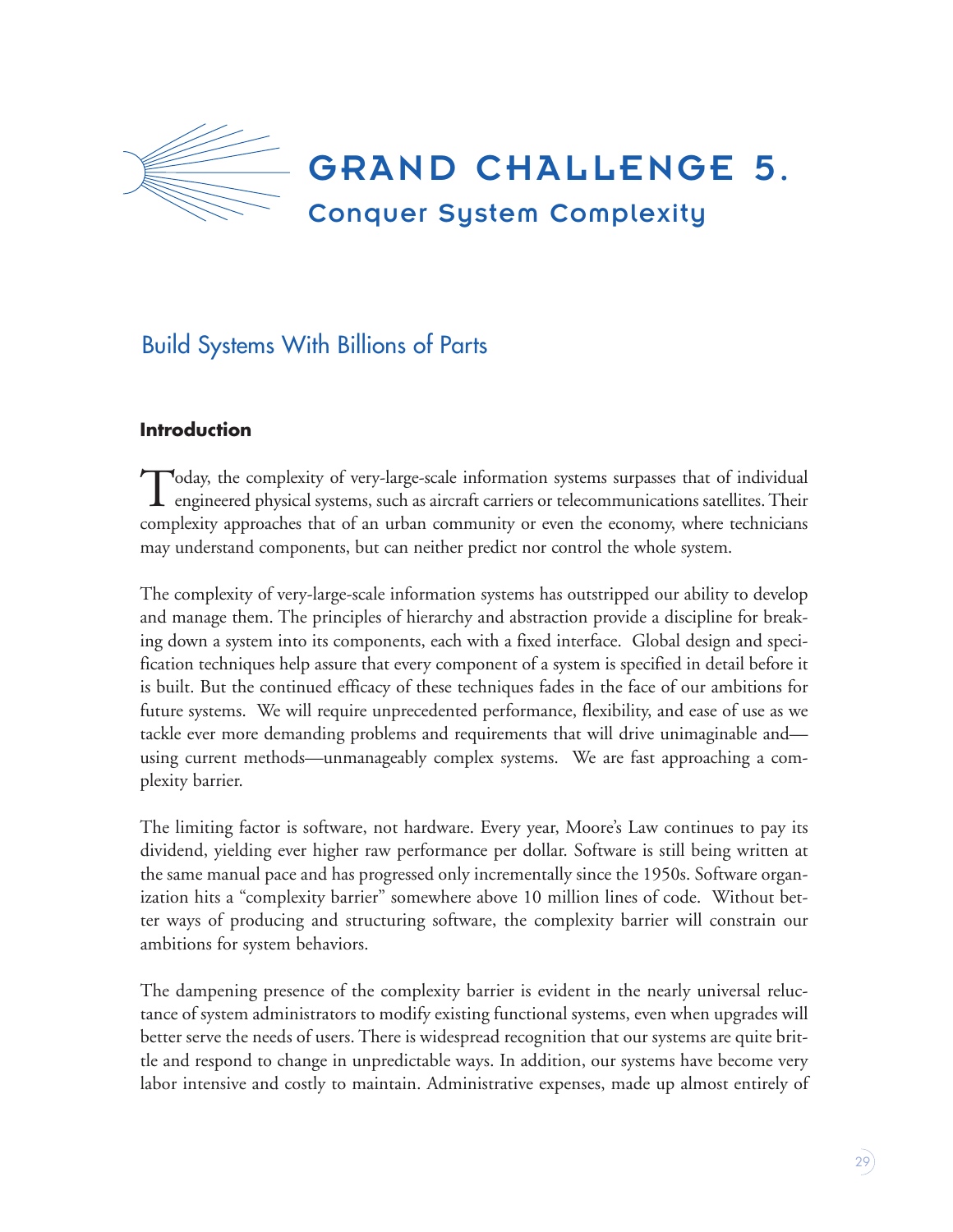people costs, represent from 60 to 80 percent of the total cost of information system ownership. We can ill afford even greater complexity.

Ironically, systems that we depend on to promote change are themselves fast becoming obstacles to change. We do not know how to design more complex systems, how to deploy them, how to administer them, or how to manage them through their life cycle. We need computing systems that are agents of change, rather than deterrents to it. There is an urgent need for new principles, tools, and techniques to build future computing systems.

The Grand Research Challenge is to conquer system complexity. Meeting this challenge requires a reformulation at all levels of computer architecture, software organization, and system design to break through the complexity barrier and create more robust systems. We must be able to design and implement systems that can autonomously adapt, maintain, repair, and heal themselves. Such innovations will substantially lower the total cost of ownership, reduce the need for intense manual supervision, and increase the future reliability and scalability of our systems.

# **Research Required by the Challenge**

The complexity of an information system may derive from its composition. It may be a federation of complex subsystems, such as a data center that runs multiple large applications, or a federation of huge numbers of simple components. Dynamic change, which is sometimes measured in orders of magnitude, induces immense stress. Dynamic change may occur due to:

- Scaling of size to include more components, additional software functionality, or users.
- Changing requirements, changing technology, and/or changing operating conditions.
- Resource fluctuation including available power, bandwidth, latency, memory capacity, and processing capacity.

To break through the complexity barrier, we must make complex systems easier to design, easier to administer, and easier to use. Because large-scale systems are already too difficult for humans to configure, maintain, and tune, they must necessarily become self-sustaining along multiple dimensions:

• **Self-configuration.** Today, installing, configuring, and integrating large complex systems is challenging, time-consuming, and error-prone—even for experts. Large Web sites or corporate data centers are typically a haphazard accretion of servers, routers, databases, and other technologies on several different platforms from several different vendors, the full configuration and functionality of which cannot be grasped by any single human mind. Complex systems of the future will be able to configure themselves automatically in accordance with high-level policies (representing business-level objectives, for example) that specify what is desired, not how it is to be accomplished.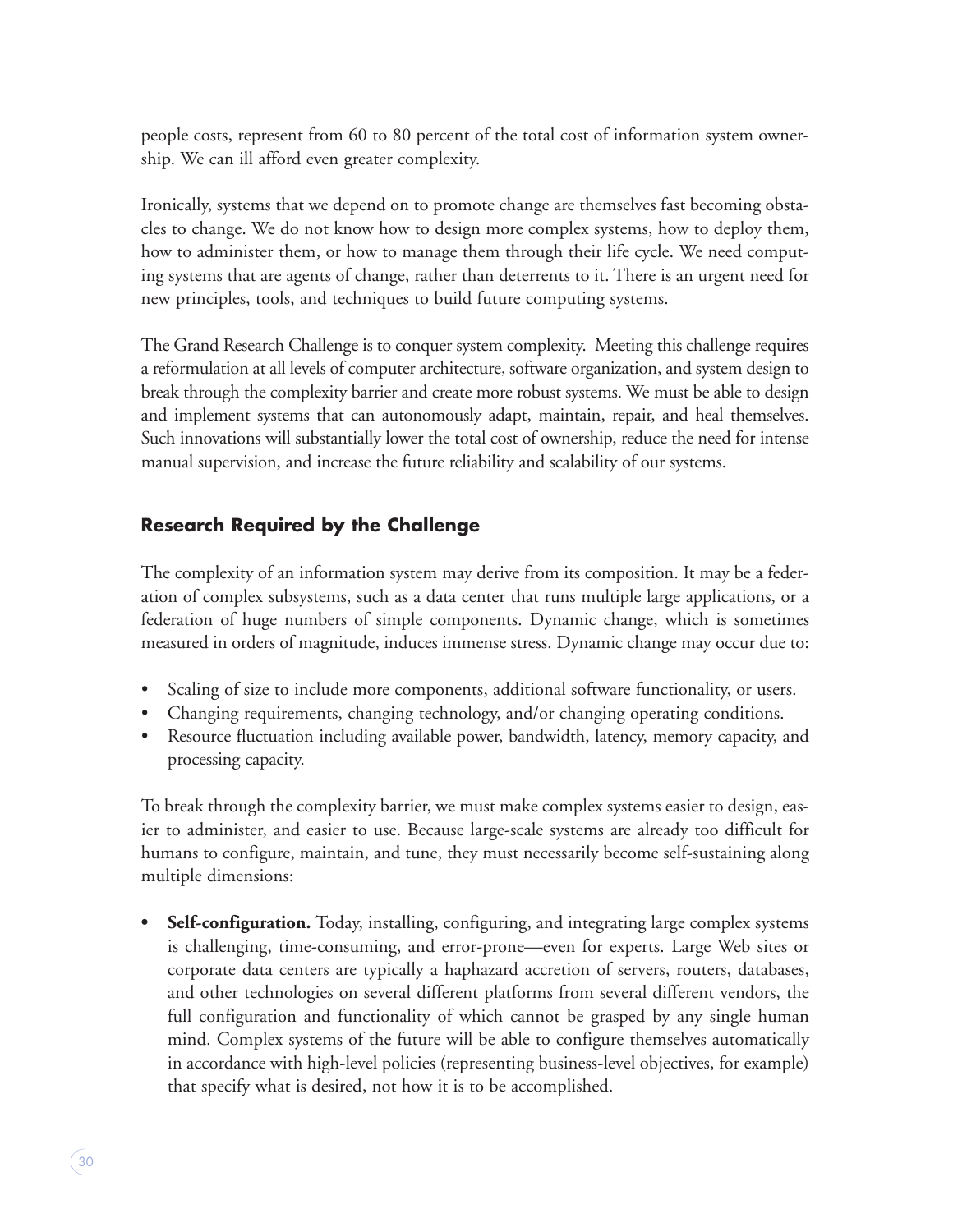- **Self-optimizing.** The performance of a complex system is nonlinearly dependent on the settings of tunable parameters that relate to usage conditions. An untuned system with parameters set to their default values can perform very poorly, either individually or coupled with other complex systems. In the future, complex systems will achieve self-optimization by monitoring, experimenting with, and tuning their own parameters and by making appropriate choices about in-sourcing or out-sourcing functions to other components of the system.
- **• Self-maintaining and robust.** To overcome the limitations of complexity, we must design systems capable of maintaining and adjusting their operation in the face of changing workloads, demands, and external conditions.
- **• Self-healing and self-protecting.** Complex computing systems of the future will be self-healing—capable of detecting, diagnosing, and repairing localized problems that arise from bugs or failures in software or hardware. They will also be self-protecting in at least two different senses. First, they will defend the system as a whole against large-scale, correlated problems arising from malicious attacks or cascading failures that remain uncorrected by self-healing measures. Second, they will anticipate potential problems (perhaps based on early reports from sensors or components) and take steps to avoid them, or at least to mitigate their effects.
- **• Self-differentiating.** Complex systems of the future will use fewer parts with pre-determined behavior and, instead, will create different behavior from similar parts. In other words, they will develop in much the same way as an organism. This will lead to vastly less expensive design and manufacturing of complex systems.

We do not know how to build self-sustaining software today. Among the research challenges are:

- 1. Understanding and controlling emergent behavior
- 2. Learning in multi-agent systems
- 3. Negotiation and optimization
- 4. Architectures and networks
- 5. Programming languages and computational models

## **1. Understanding and controlling emergent behavior**

Self-sustaining behavior is characterized as emergent behavior, that is, system-wide behavior that derives from a collection of many modules of software that were designed and coded only with local functionality in mind. One crucial research challenge is to define appropriate models and techniques for understanding, designing, and controlling emergent behavior.

We need a mathematical model that relates global behavior of complex systems to the local behaviors and the interaction patterns of the individual elements. We need to understand how to exploit the relationship in order to accomplish two things: First, we need to be able to map from desired global behavior to a set of behavioral rules and interaction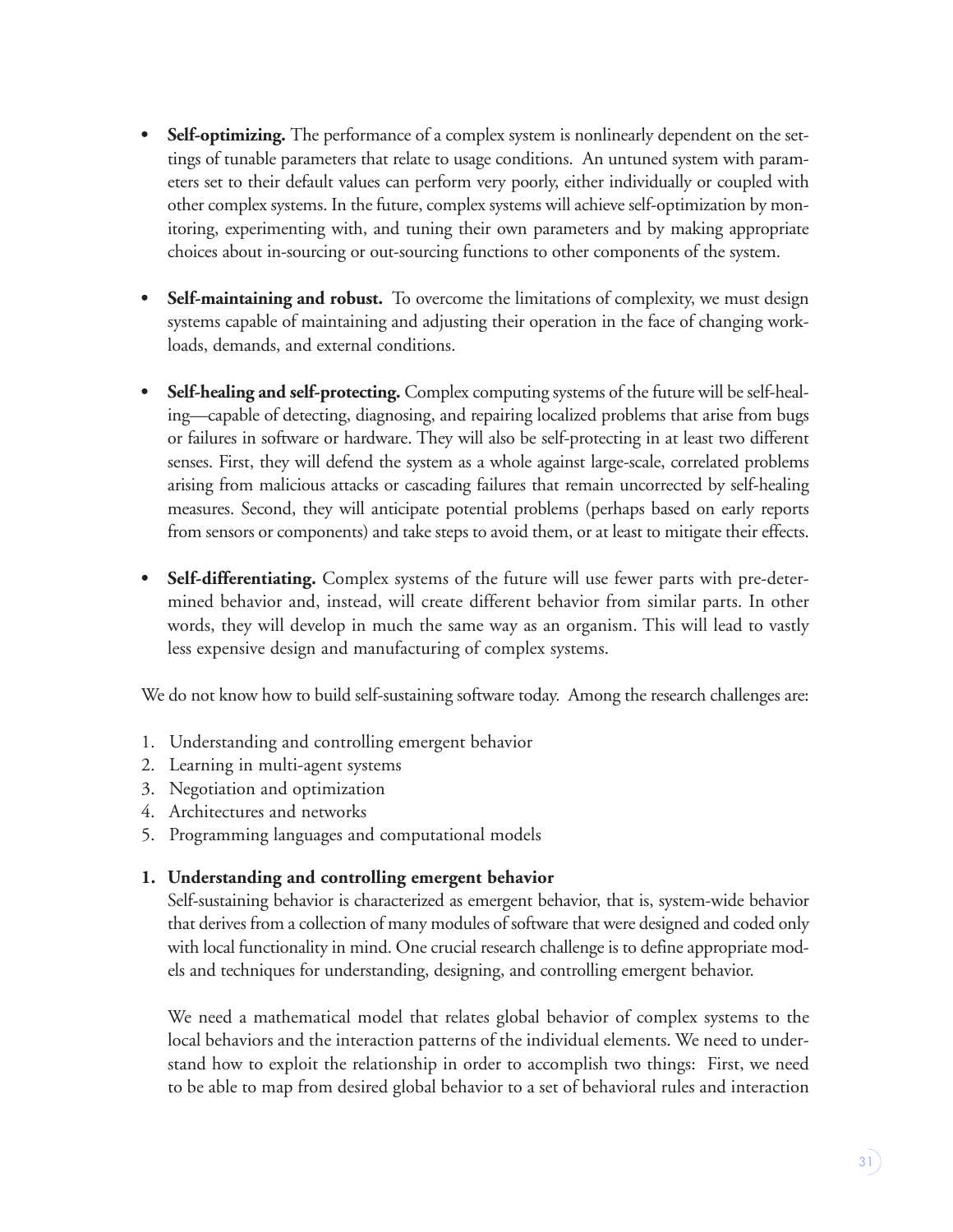rules that, if embedded within the individual elements, will induce the desired global behavior. No longer can we handcraft every variant of every heterogeneous component that will fit together in the larger system.

Second, we need to be able to map from a collection of local behavior and interaction specifications to derive the emergent system-wide behavior with respect to properties such as robustness, stability, functional behavior dynamics, and performance. Thermodynamics is such a model for interacting physical particles. No such satisfactory macroscopic model exists for information systems. Whatever form such a model takes, it must permit us to define and control emergent behavior using declarative, not imperative, techniques.

#### **2. Learning in multi-agent systems**

Self-sustaining systems must learn about themselves and re-optimize their behavior in the face of unavoidably large, dynamic change. This Grand Research Challenge requires that we address a research objective similar to one discussed in Grand Research Challenge 3, Provide a Teacher for Every Learner. Machine learning by a single agent in relatively static environments has been well studied and is well supported by theoretical results. However, in complex systems, individual agents will continually adapt to their environment, which consists largely of other agents. There are virtually no major theorems and only a small number of empirical results that arise from this situation. Initial forays of research into learning by multi-agent systems have tended to combine methods of game theory with machine learning, but this approach may not scale.

#### **3. Negotiation and optimization**

One reason that agents must learn is to re-optimize their behavior in the face of change and new human-specified objectives. To be successful, agents must change and optimize in concert. Agents must be cognizant of each other and each other's changes to avoid unfortunate instabilities and oscillation.

Negotiation involving two or more agents is likely to be a common form of coordination. A third research challenge is to establish a solid theoretical foundation for negotiation from two perspectives. First, individual elements require analysis algorithms and negotiation protocols that determine what bidding or negotiation approach is most effective. Second, from the system level it needs to be possible to establish what overall system behavior will result from a mixture of negotiation algorithms employed by the population of elements, and to define the conditions under which multilateral (as opposed to bilateral) negotiations among elements are necessary and/or desirable.

## **4. Architectures and networks**

Key building blocks of complex information systems include computer architecture, particularly processor architecture, and network protocols. Neither provides ways to control emergent behaviors that arise as system complexity grows. For example, processors are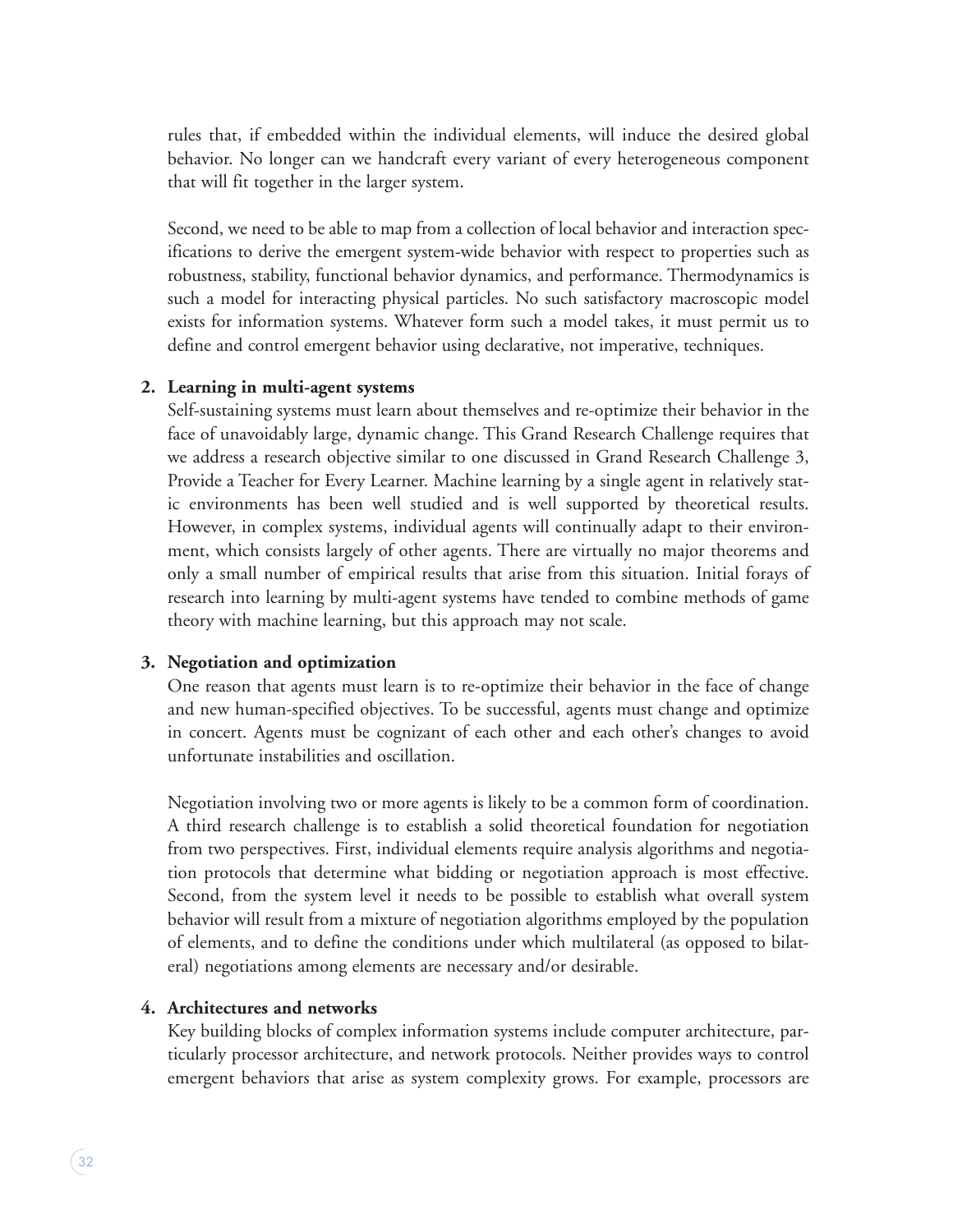unaware of any notion of faults and errors at a higher level than themselves. Network protocols have proved to be remarkably resilient in the face of network growth of orders of magnitude of components. However, today's network protocols provide essentially no support for addressing overall system security. Indeed, they stymie progress in addressing well-understood security problems. We hypothesize that both hardware architectures and communication protocols will have to provide some basic support for emergent behavior properties. Defining what that support is to address issues such as system fault-tolerance, efficient energy usage, security, and so on, is a difficult research problem.

## **5. Programming languages and computational models**

A common rule of thumb in production software is that 70 percent of the code deals with error conditions and exceptions, and only the remaining 30 percent provides the functionality expected by users. One reason for this is that fault-handling code is in each and every local code module. In complex systems with billions of components, the portion of code devoted to functionality will decrease further; most code will deal with adaptation to dynamic change, not just error handling, but overall self-sustainment.

Today's programming languages and computational models are not adequate to the task. We need new languages and models for:

- Articulating the dynamic plumbing of millions or billions of interacting components.
- Specifying fault detection and processing across the system, not individually for each code module in which faults may arise.
- Reasoning about software behavior in the presence of failures.
- Specifying the semantics of large-scale distributed synchronization and coordination primitives.
- Discovering and adapting to change, for example, harnessing newly discovered resources.
- Guaranteeing system-wide application performance.

As was said earlier, we need to develop ways to define and control emergent behavior at the system level using declarative, not imperative, techniques.

# **Conclusion**

The preceding four Grand Research Challenges are all closely linked with societal goals. The Grand Research Challenge of conquering system complexity is more technical, but it is our capstone Grand Challenge. Addressing each of the other challenges successfully requires mastering some aspects of complexity. In other words, complexity must be at least partially addressed in order to design and build any of the systems envisioned in the other four Grand Challenges, and it must be solved if we are to build the next generation of information systems capable of realizing the Grand Research Challenges put forth in this report.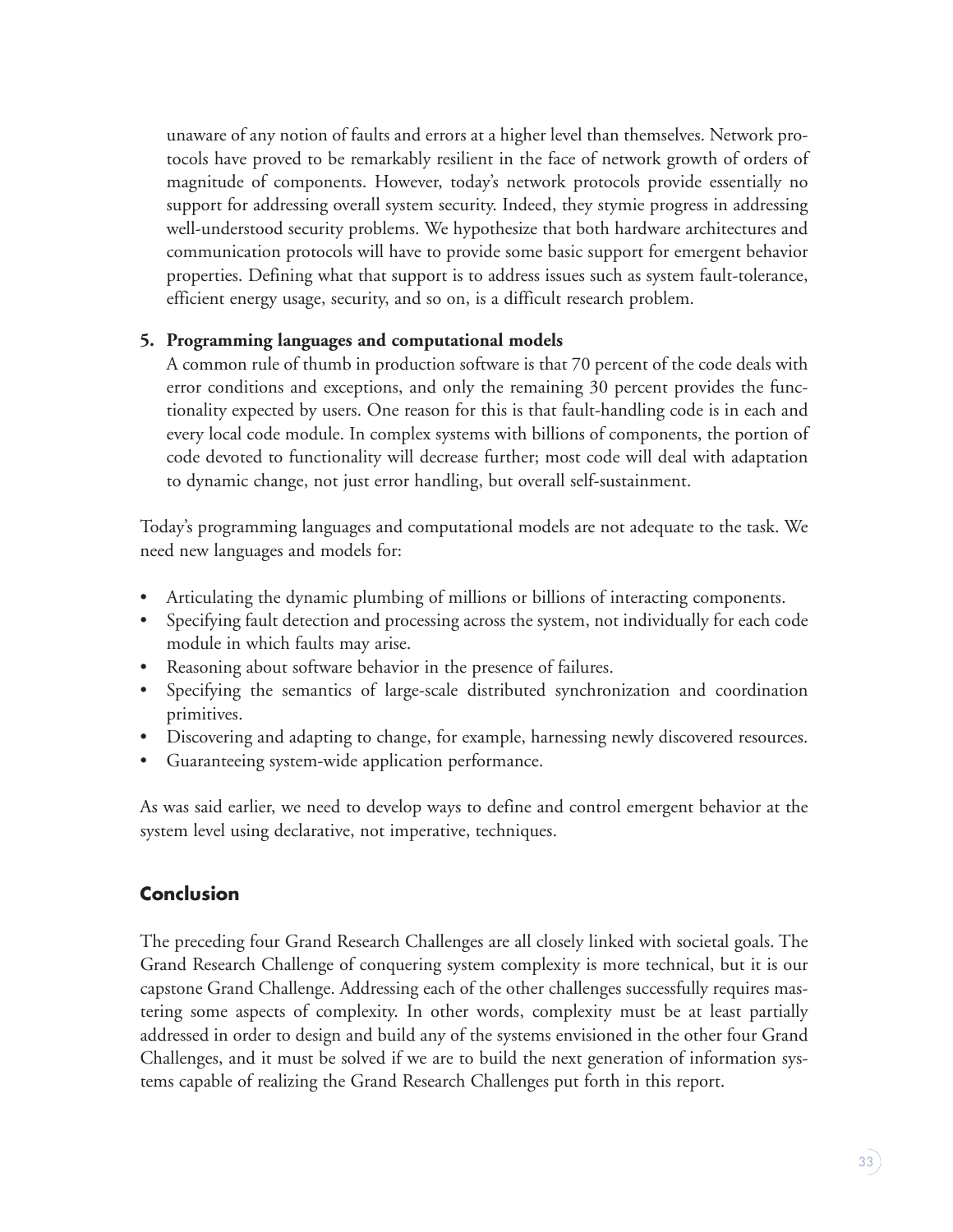# APPENDIX A.

# CRA Grand Research Challenges Conference Attendees

#### **June 23-25, 2002**

Kamal Abdali Gregory Abowd Tom Anderson William Aspray Ruzena Bajcsy Bob Balzer Gordon Bell Joel Birnbaum Gaetano Borriello Ron Brachman Eric Brewer Andrei Broder Rod Brooks Agnes Chan Dan Cooke Tom DeFanti Keith Edwards Deborah Estrin Jim Foley Peter Freeman Johannes Gehrke David Goldberg Seth Goldstein Leana Golubchik

Ambuj Goyal Marti Hearst Joe Hellerstein Bert Herzog Tony Hoare Jim Horning Mary Jane Irwin Ravi Jain Anant Jhingran Anita Jones Tom Kalil Alan Kay Vinod Khosla Len Kleinrock Larry Landweber Ed Lazowska Bob Metcalfe Jim Morris Todd Mowry Robin Murphy Rich Newton Jordan Pollack Kishore Ramachandran Raj Reddy

Steve Reiss Paul Rosenbloom Jean Scholtz Mary Shaw Dan Siewiorek Elliot Soloway Alfred Spector Bob Sproull Jack Stankovic Bruce Sterling Valerie Taylor Jon Turner Jeff Ullman Amin Vahdat Andy van Dam Uzi Vishkin Dick Waters David Wetherall Steve White William Wulf Bryant York Taieb (Ty) Znati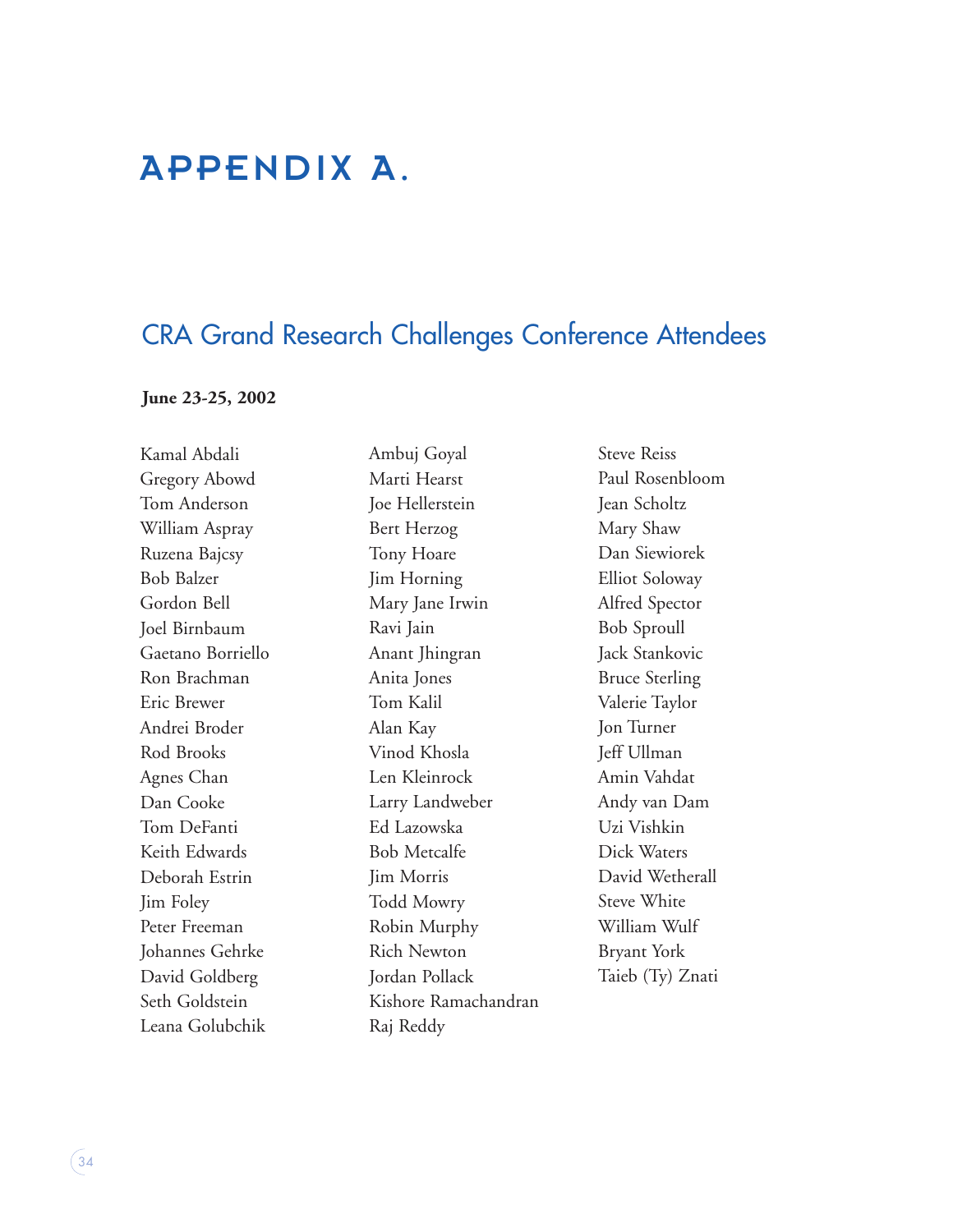## **Report from the Front Lines of the Conference**

This conference was all discussion and "no papers," quite unlike a typical technical conference. One formal, technical survey presentation by Ambuj Goyal and Alfred Spector initiated the first plenary meeting. After that, participants determined topic, content, and schedule. Each evening at 10 p.m., the organizing committee met to integrate the results of the day and to organize a schedule for the next day, informed by the wishes of the participants.

Splinter groups were encouraged. They self-organized, changed the course of discussion, and influenced the resulting challenge choices. One participant described this conference as being "like the ARPA principal investigator conferences of the 1970s"—that is, unstructured with stimulating debate and serious information exchange from dawn to late evening. The carefully planned recreational excursions were mostly ignored by participants, who preferred continued discussion over relaxation.

This conference proved to be a welcome occasion for leading computer scientists and engineers to exchange ideas at the interface between the social and scientific dimensions of their work and they embraced the opportunity with enthusiasm. Debate and formal votes determined the five Grand Research Challenges described in this report, despite the efforts of the organizing committee to narrow the number down to three challenges. Our participants were convinced that by considering a more faceted perspective on the ways technology can contribute to the social good, they would arrive at a clearer perception of the research challenges before us.

#### **Organizing Committee Members**

William Aspray, Computing Research Association Ambuj Goyal,\* IBM Watson Research Center Mary Jane Irwin,\* Penn State University Anita Jones, University of Virginia (Chair) Ed Lazowska,\* University of Washington Dave Patterson,\* University of California, Berkeley Jordan Pollack, Brandeis University Bob Sproull, Sun Microsystems William Wulf, National Academy of Engineering and University of Virginia

\*Member, Computing Research Association Board of Directors 2002 Grand Research Challenges website: http://www.cra.org/Activities/grand.challenges/